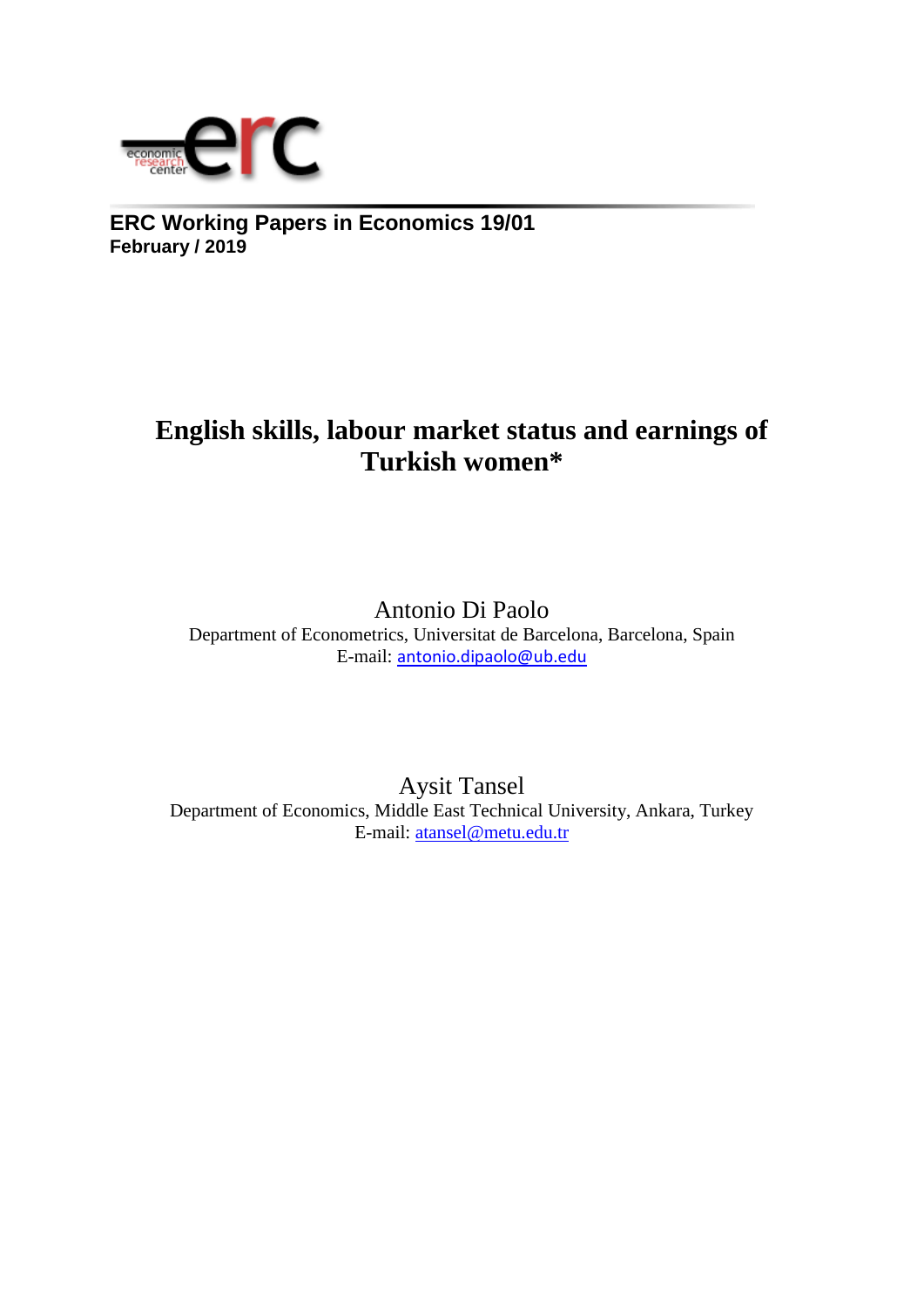#### **English skills, labour market status and earnings of Turkish women\***

Antonio Di Paolo, AQR-IREA, University of Barcelona Aysit Tansel, Middle East Technical University, ERF and IZA

# **January 29, 2019**

# **Abstract**

In this paper, we investigate the effect of the level of English skills on the labour market outcomes of Turkish women, using data from the Adult Education Survey of 2007. By adopting a bivariate equation framework, we jointly model the effect of English skills on labour market status and, conditional on being a wage earner, on monthly earnings and occupational status. The multinomial equation that explains labour market status allows for a different effect of language knowledge on the probability of being employed, unemployed but actively looking for a job, an unpaid family worker or involved in household tasks. The results indicate that being proficient in English is conditionally associated with a higher probability of being employed as a wage earner and, to a lesser extent, unemployed but looking for a job, whereas it decreases the likelihood of being involved in household tasks. Moreover, there is a significant conditional correlation between having a high level of skills in English and earnings, which is only modestly reduced when job-related variables and (especially) occupation dummies are included as additional controls. Indeed, being proficient in English barely affects occupational status when selection into employment status is controlled for. Therefore, the knowledge of foreign languages (in this case English) seems to stimulate labour market participation and earnings capacity, but does not substantially affect the occupational position of women in the Turkish labour market.

**JEL Codes**: J16, J24, J31, O15, Z13

**Keywords**: English skills, females, labour market status, earnings, occupation.

**\*Acknowledgements**: We would like to thank three anonymous referees of this journal for their insightful comments, which helped to improve the paper. Di Paolo gratefully acknowledges funding from the MEC grant no. ECO2016-75805-R and the RecerCaixa grant 2016ACUP00020. Responsibility for any remaining errors are our own.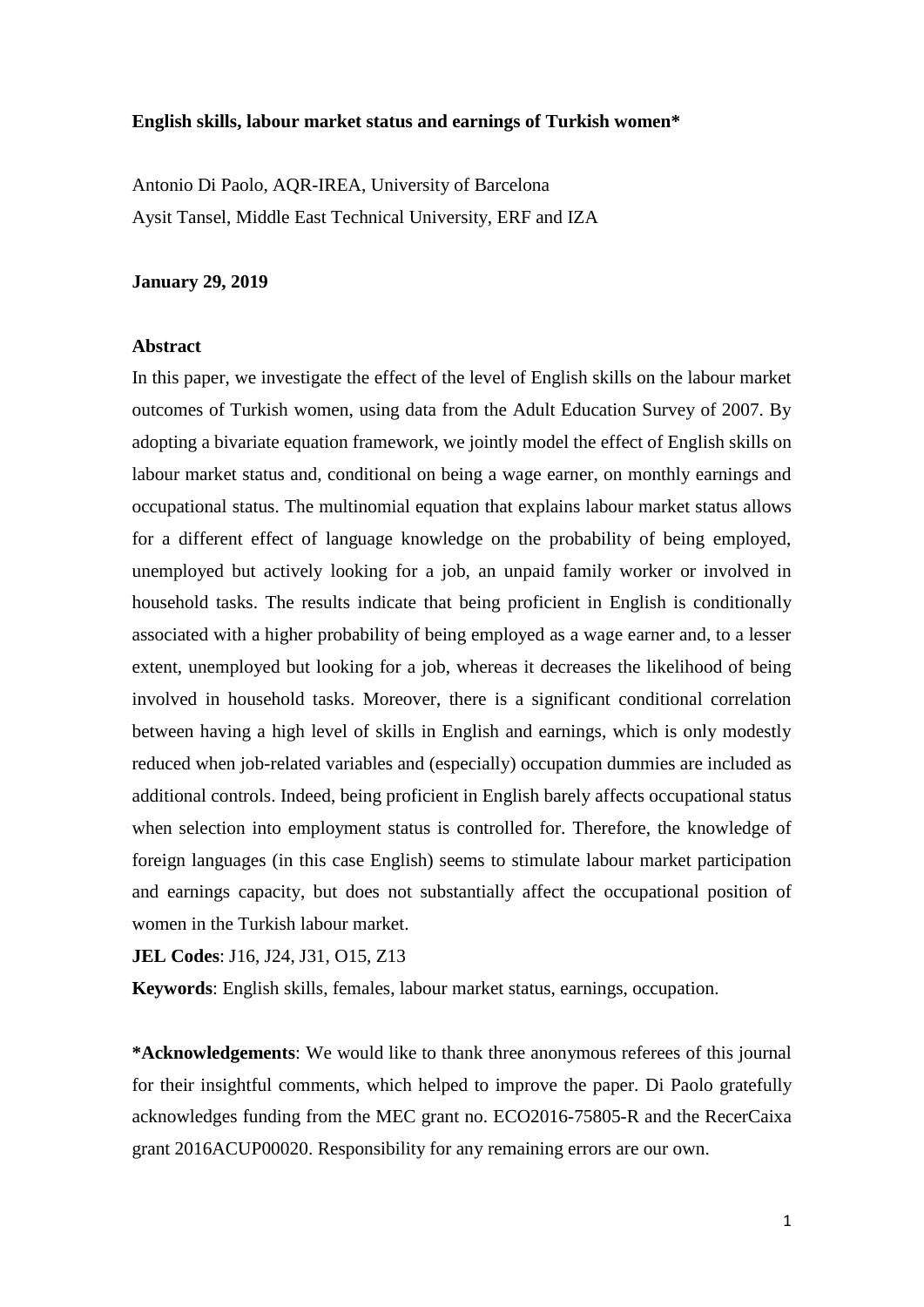### **1 Introduction**

**.** 

In this paper, we investigate the relationship between the knowledge of English as a foreign language and the labour market performance of women in Turkey. More specifically, we analyse whether knowing English correlated with females' labour market status and, taking into account self-selection into paid employment, affects monthly earnings. The knowledge of foreign languages is becoming more and more important in an increasingly globalized world, where economic and social interactions between agents with different linguistic repertoires are very frequent (Fidrmuc 2011). To begin with, sharing a common language but also knowing foreign languages stimulate trade and economic transactions between different countries (Frankel and Rose 2002; Melitz 2008; Egger and Lassmann 2012). In addition, the recent literature has highlighted the importance of language proficiency for economic and social outcomes at the individual level. This is especially relevant for migrants, since being fluent in the host country's language contributes to their social and economic integration and success (Chiswick and Miller 2007, 2014; Isphording 2015).

Moreover, there is a wide consensus about the fact that the knowledge of foreign languages among the natives also matters for labour market performance.<sup>1</sup> This is especially true for the case of English, which represents the most common foreign language spoken in the European Union as well as in other non-English-speaking countries and nowadays represents the *lingua franca* for international exchanges (European Union 2012). There are several channels through which proficiency in a foreign language, as a form of human capital, might affect labour market performance. First, fluency in a language other than the mother tongue might improve earnings potential not only because it increases communicative opportunities with co-workers and customers but also because of the potential effects of bilingualism on cognitive skills (Adeosope et al. 2010; Bialystok et al. 2009; Costa and Sebastián-Gallés 2014). Second, the knowledge of a foreign language (e.g. English in a non-English-speaking country) enhances the potential in job searches and might provide access to more prestigious and better remunerated occupations. Third, foreign language skills might be rewarded even if not directly used or requested in the workplace since they might represent a positive signal regarding other productive skills from the employer's perspective. Fourth, the observed

<sup>&</sup>lt;sup>1</sup> Notice that there are also other related papers that investigate the effects of speaking dialects (Yao and van Ours 2018) or local languages (Rendon 2007; Di Paolo and Raymond 2012) among the natives.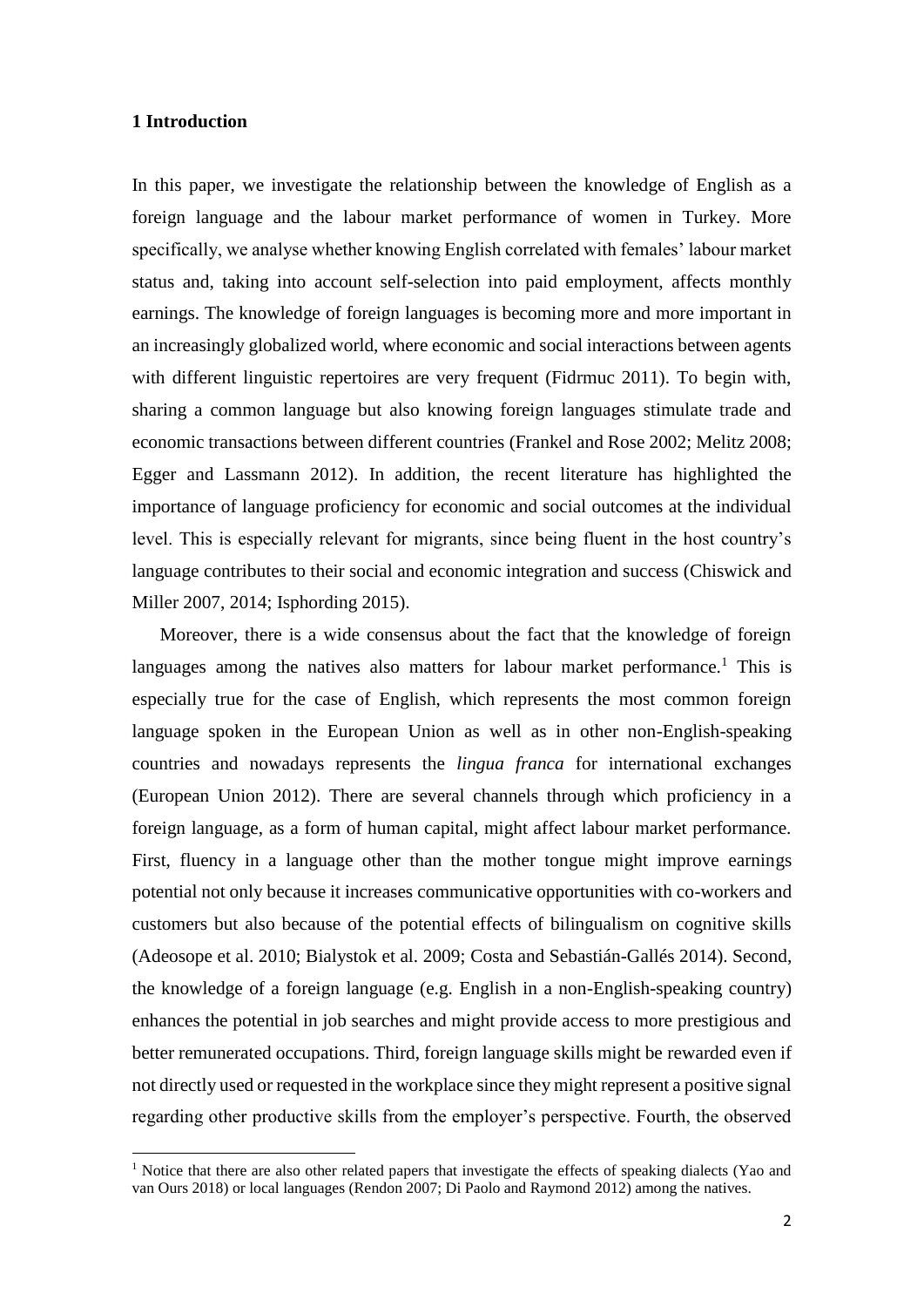language skills variable might also capture other unobserved inputs, such as the quality of education.

In line with these arguments, a growing number of papers have reported positive wage effects of the knowledge of foreign languages on natives' wages. For example, Saiz and Zoido (2005) analysed the wage return to the knowledge of foreign languages (other than English) among US college graduates. They highlighted a positive return to speaking a second language (around 2–3% using a variety of methods), but lower in size with respect to other estimates from non-English-speaking countries. There are two cross-country studies that investigated the return to different foreign languages in several European countries. Williams (2011) analysed the effect of using different foreign languages in the workplace. His findings indicate substantial returns to the use of second languages at work, which vary across countries and seem to be correlated to the extent of tourism in the country. Similarly, Ginsburgh and Prieto-Rodriguez (2011) studied the return to foreign languages used in the workplace for native male workers in nine European countries. Their evidence suggests that the wage return to the knowledge of foreign languages varies substantially across countries and depends on their relative scarcity. Moreover, they also highlighted the role of English as *lingua franca* since it is the foreign language most commonly used by firms for commerce and trade. In a subsequent paper, Ginsburgh and Prieto-Rodriguez (2013) considered gender differences in the return to foreign language. They found that the earnings effects of using English at work are generally higher for males than for females, but to varying degrees for different countries. Moreover, Stöhr (2015) investigated more deeply the return to the use of English in the workplace in Germany, reporting substantial wage returns to language proficiency that are higher for migrants than for natives and are concentrated in more language-intensive occupations (especially those related to trade).<sup>2</sup>

The return to the knowledge of English has been also investigated in several developing countries. The knowledge of foreign languages (English in particular) is especially relevant for the process of economic development (Seargeant and Erling 2011), since the language skills endowment of the workforce is likely to affect trading opportunities with developed countries, which in turn stimulate economic growth and development. In line with this theoretical argument, the existing research reports sizeable

1

<sup>&</sup>lt;sup>2</sup> There is also specific evidence on the wage return to English skills in post-communist countries (Toomet 2011 for Estonia and Latvia; Fabo et al. 2017 for Czechia, Hungary, Poland and Slovakia), which confirms the economic value of English in the labour market.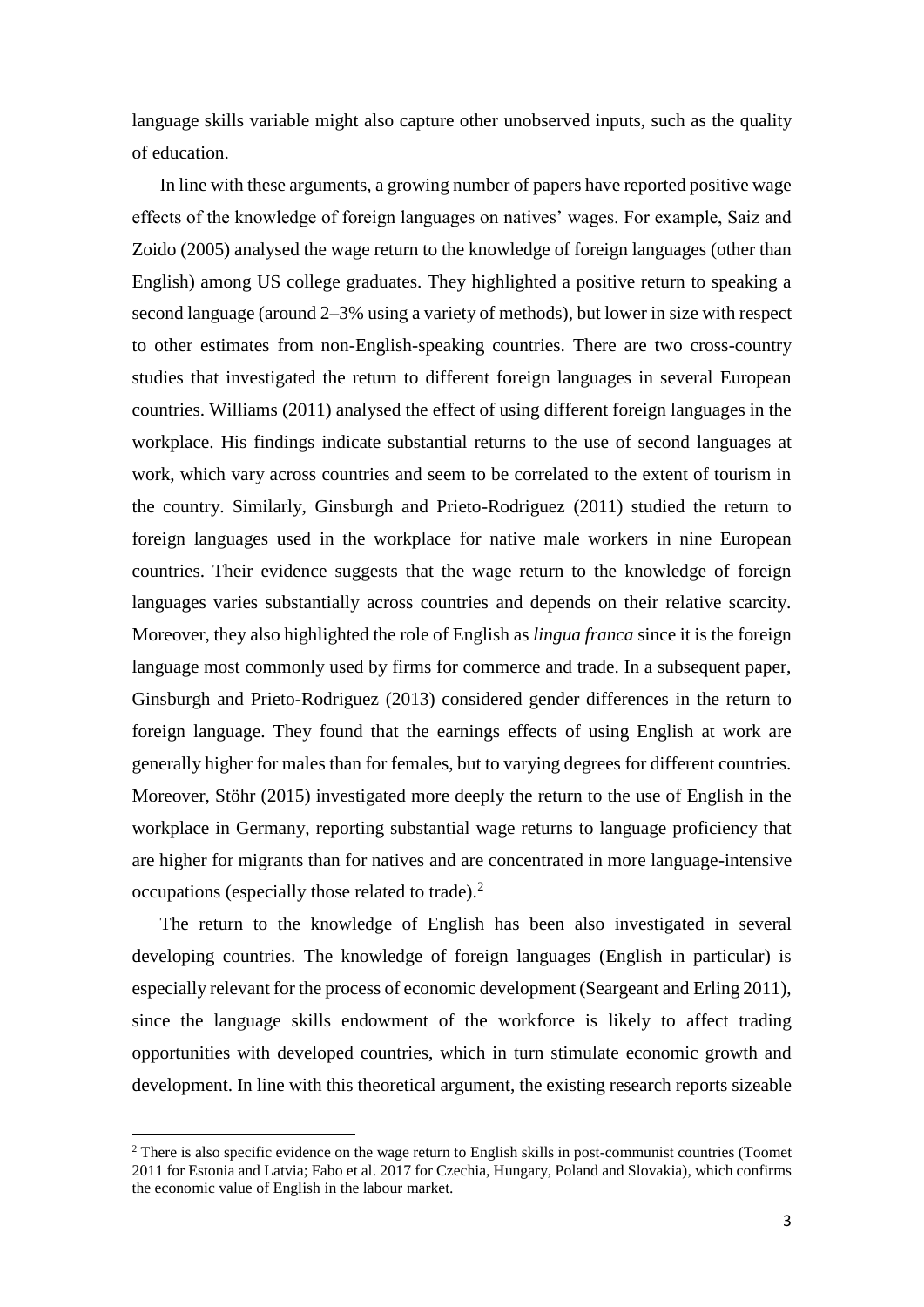earnings effects of English proficiency for several emerging countries. Specifically, Casale and Posel (2011) estimated wage equations for African male workers in South Africa and obtained a positive return to reading and writing English very well, which is especially pronounced for those who hold a tertiary education degree. A study by Di Paolo and Tansel (2015) focused on the case of Turkey and contains estimates of economic return to the knowledge of several foreign languages (English, French, German, Russian and Arabic) among male wage earners. They found important effects from the knowledge of English and Russian, whereas German and French appear to be relevant languages in the Turkish labour market only in specific occupations. Azam et al. (2013) investigated the same issue for the case of India and confirmed the existence of positive wage effects of proficiency in English. They also performed separate analyses for males and females, indicating that the return to English skills is higher for the former than for the latter (34% higher wages for being fluent in English among male workers, 22% for their female counterparts). Finally, Wang et al. (2017) estimated the effect of being proficient in English for male and female workers in China using a variety of methods. Their results confirmed the existence of a wage premium attached to the command of English as a foreign language, but also highlight differences with respect to the Indian case since the estimates are higher for women than for men.

As noted above, in this paper we extend the work by Di Paolo and Tansel (2015) by considering the relevance of English skills for labour market outcomes of female workers in Turkey, using data from the Adult Education Survey of 2007. In their work, the authors focused on males in order to minimize problems of endogenous self-selection into employment – possibly related to the knowledge of foreign languages as well. This is (implicitly or explicitly) the same strategy followed by the majority of existing studies on the topic, for both developed and developing countries. However, the recent contribution by Donado (2017), based on European data, indicates that skills in foreign languages matter not only for wages but also for employment status, reporting significant negative effects on the probability of being unemployed (which also vary between languages and across countries). This means that, to some extent, the knowledge of foreign languages might stimulate employment and labour market participation, but also that the estimates of wage returns to language skills that are obtained without controlling for self-selection into employment status might be biased due to selectivity and its potential relationship with language proficiency.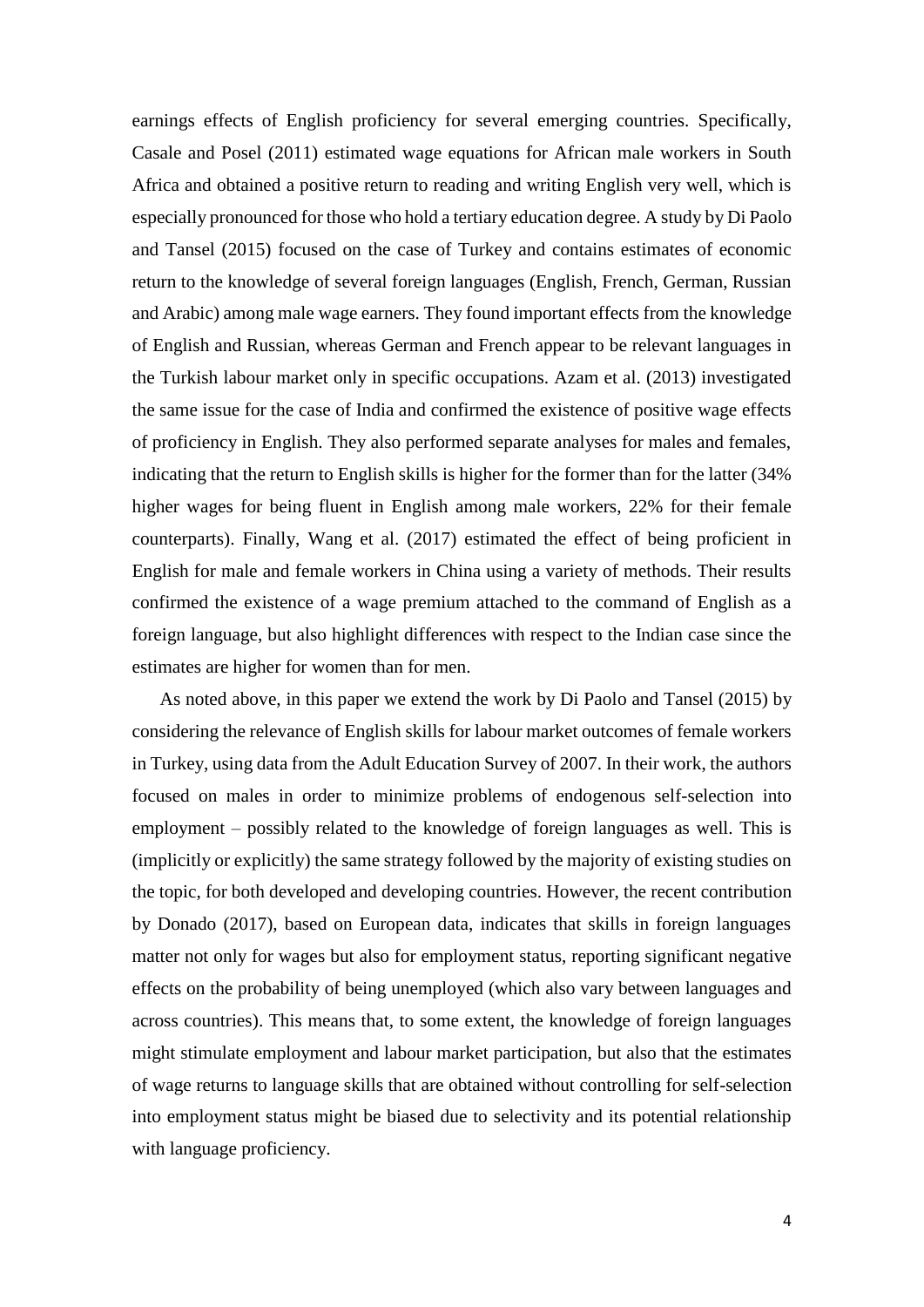Therefore, with this paper we contribute to the literature by estimating a joint model for labour market status and earnings of Turkish women, in which the level of skills in English appears as an explanatory variable of both outcomes. More precisely, the labour market participation status is modelled by a multinomial probit equation.<sup>3</sup> The four alternatives considered are being involved in household tasks, unemployed but actively looking for a job, an unpaid family worker or employed as a wage earner. This multinomial equation is jointly estimated with the earnings equation for female wage earners, which provides estimates of the earnings effects of English skills that account for selection into employment. Moreover, the estimates of the multinomial model for labour market status are of independent interest since they provide evidence regarding the effect of this alternative form of human capital on the labour market participation and employment of women in Turkey. As better explained below, investigating the case of Turkish women is particularly interesting because of their very low levels of labour force participation according to international standards and lower earnings compared to men. Increasing women's participation in the labour market is a desirable goal from an equity perspective since it would improve their relative economic position. It is also desirable from the point of view of efficiency considerations, which in turn would foster the development potential of the country.

Self-selection into employment is, however, not the only source of bias and inconsistency in the estimation of the wage effect of English proficiency. Another is the potential issue of unobserved individual heterogeneity such as ability. We acknowledge that we are not able to address this issue directly.<sup>4</sup> This is because the survey data we are using is only a cross-section of individuals rather than a panel, which would enable controlling for time-invariant individual heterogeneity. In addition, we are unable to identify an exogenous source of variation in English proficiency. In this sense, the ideal setting to identify the causal effect of English skills on labour market outcomes would be a randomized experiment, in which individuals are assigned to English training programmes by lottery. Alternatively, a quasi-natural experiment such as the implementation of a reform that changes foreign language instruction during compulsory

 $\overline{a}$ 

<sup>&</sup>lt;sup>3</sup> A relatively similar methodology has been also applied by Aldashev et al. (2009) to estimate the return to language knowledge among migrants in Germany, accounting for selection into labour market participation and occupation/sector.

<sup>&</sup>lt;sup>4</sup> Therefore, the reader must bear in mind that when we describe the results, we refer to conditional correlations, and the wording referring to effects, impacts or returns should not be strictly interpreted in terms of causal relationships.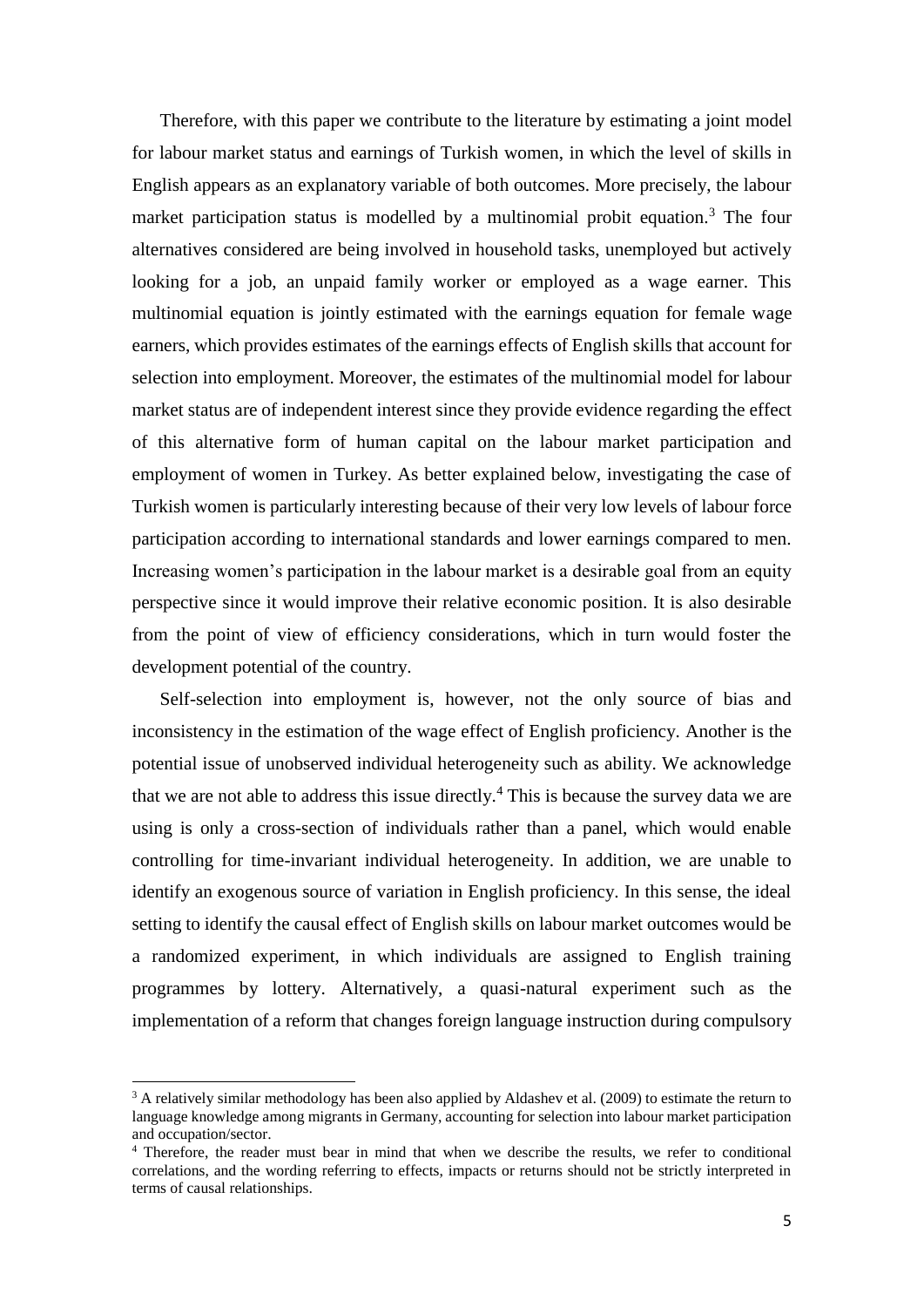education would enable obtaining causal estimates. Unfortunately, these two empirical strategies are inapplicable, at least for the Turkish case.<sup>5</sup>

Another econometric problem is due to the self-reported nature of the English skills variable. It is well known that survey respondents tend to overstate their capabilities, including those for language skills. Thus, there may be possible misclassification errors in the levels of English skills we are using, which tend to introduce a bias in the estimates (Dustmann and Van Soest 2004).<sup>6</sup> Overall, these issues imply that we are forced to rely on conditional correlations, rather than causal effects, due to the lack of a credible identification strategy (as in all the existing papers on the return to foreign languages, to the best of our knowledge). Nevertheless, we consider that the estimates we obtain are qualitatively reliable and, to a large extent, capture the real positive impact of English proficiency on females' labour market outcomes. Indeed, the evidence emerging from the most credible identification strategies used in the parallel literature on the return to language skills among migrants indicates that there exists a positive (causal) effect of language knowledge on socio-economic outcomes (Bleakley and Chin 2004, 2010). Moreover, the two main sources of bias tend to operate in opposite directions, since the existence of omitted variables is likely to introduce an upward bias, whereas misreporting appears to bias the estimate of language proficiency downwards.

Our results indicate that being proficient in English is conditionally associated with a higher probability of being employed as a wage earner and decreases the likelihood of being involved in household tasks. Basic English skills are also associated with a somewhat higher probability of working as an unpaid family worker, whereas high English skills tend to increase the propensity to be actively looking for a job if not working (i.e. unemployed). Moreover, there is a significant conditional correlation between having a high level of English skills and earnings, which is only somewhat reduced when job-related variables and (especially) occupation dummies are included as additional controls. The earnings return to advanced English skills is also robust to the estimation of the joint model that controls for selection into salaried employment, which

1

<sup>5</sup> As commented in Di Paolo and Tansel (2015), the Turkish compulsory school reforms of 1997 and 2012 also increased the presence of English at school. However, our data do not cover individuals affected by these education policies. Moreover, isolating the foreign language component of the reforms from the general changes they produced in the school system would be a challenging task from the econometric point of view.

<sup>&</sup>lt;sup>6</sup> As explained by the authors, the categorical nature of the variable capturing language proficiency implies that the direction of the bias due to misreporting is ex ante unpredictable. This is in contrast with the case of classical measurement errors in continuous explanatory variables, which bias the associated estimates towards zero (i.e. the attenuation bias).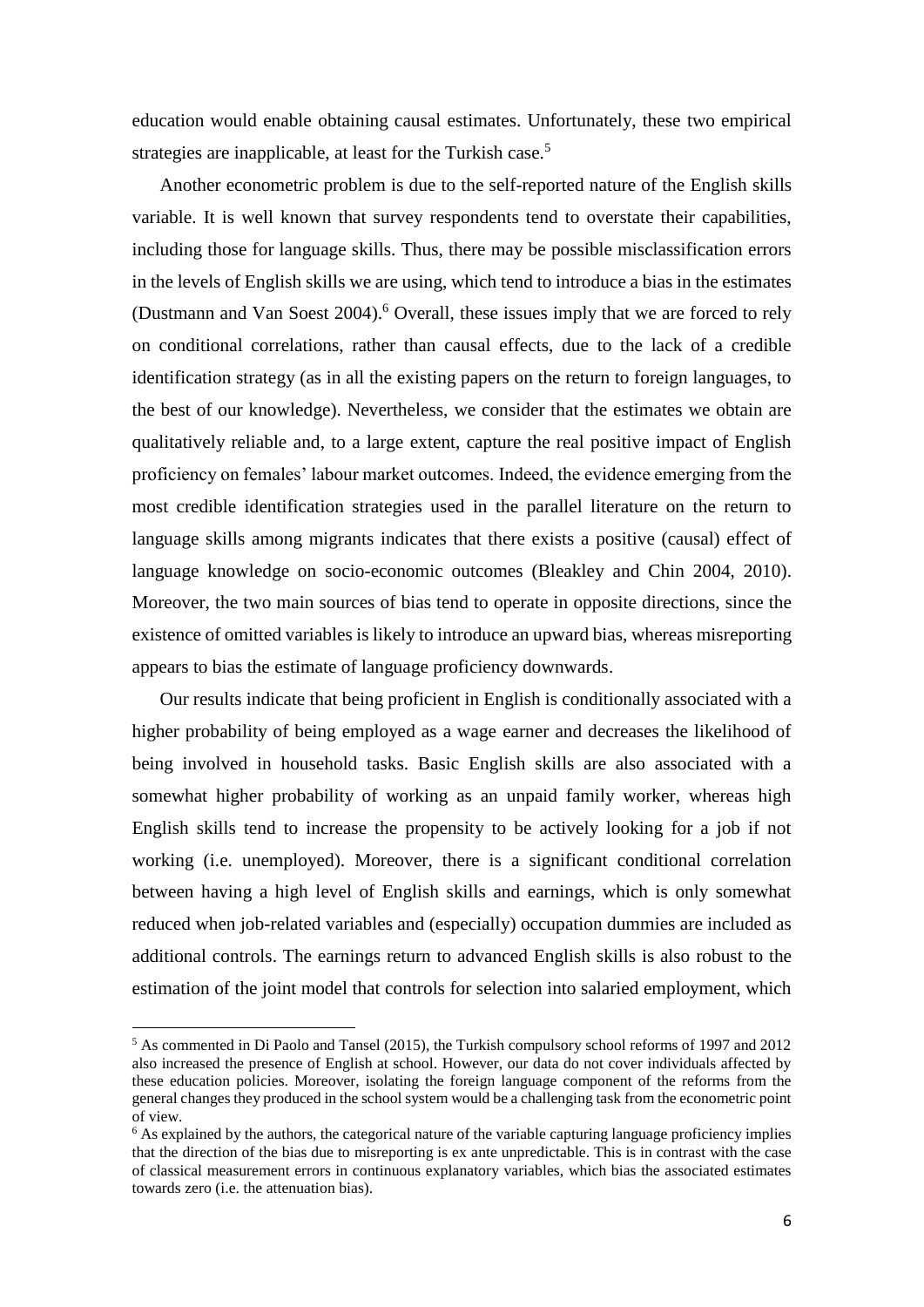also reveals a positive and significant effect of basic English skills. In order to shed light on the occupational channel as a mechanism behind the language–earnings relationship, we also estimate a model in which the final outcome is a measure of occupational status. This alternative estimation indicates that being proficient in English barely affects the occupational status of women when selection into employment status is controlled for. Therefore, the knowledge of foreign languages (in this case English) seems to stimulate labour market participation and earnings capacity, but does not substantially affect the occupational position of women in the Turkish labour market. This evidence suggests that although occupational sorting matters, this is not the main mechanism through which the knowledge of foreign languages affects the earnings of working women in Turkey. We consider that the relationship is mostly driven by the combined effect of other mechanisms such as increased productivity, improved cognitive skills and, in general, a better endowment of human capital (besides formal schooling) of women who are fluent in English.

The rest of the paper proceeds as follows: in Section 2, we present the background to the conditions of women in the Turkish labour market. Section 3 describes the data and presents some descriptive evidence, while Section 4 explains the methodology. Section 5 reports the results and Section 6 contains the conclusions.

# **2 Women in the Turkish Labour Market**

This section provides information about the labour market participation of women in Turkey. As noted above, the labour market participation rate of women in Turkey is very low, well below the OECD average and international standards. Women's (aged 15 and over) participation rate was 32.5% in 2016 (TURKSTAT 2018), while the OECD average during the same year was almost twice as large with 63.6% (OECD 2018). The women's participation rate was 23.6% in 2007 (TURKSTAT 2018), increasing by almost 10 percentage points between 2007 and 2016. Regional disparities in terms of participation rates are notable. The highest participation rate is in Istanbul and the lowest participation rate is in Southeast Anatolia.

The unemployment rate of women was 14% in Turkey in 2016 while the OECD average was 7%. Unpaid family work is a widespread status among women. Approximately 24.1% of working women and, in contrast, only 4% of working men are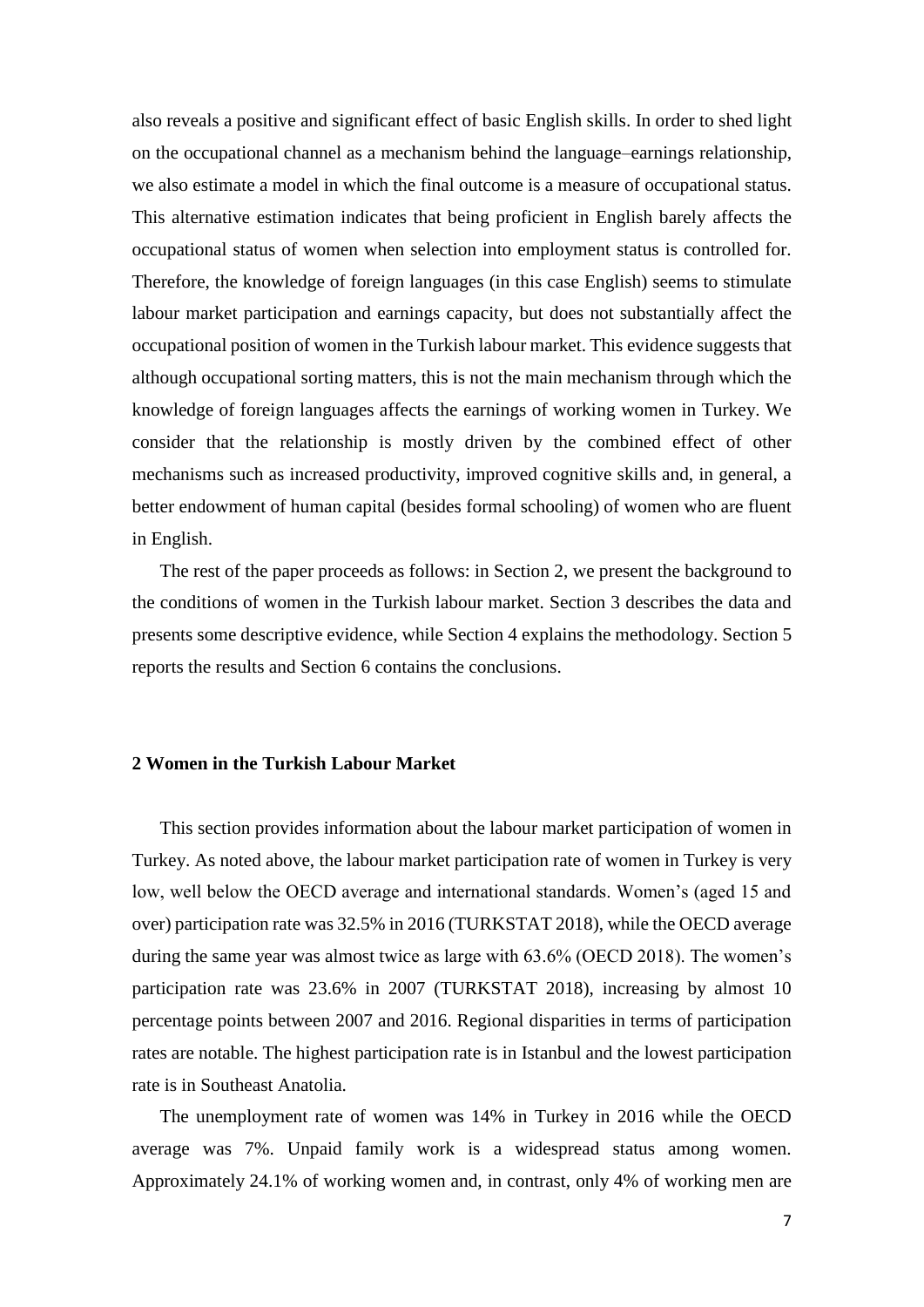unpaid family workers (TURKSTAT 2018). The quality of jobs is poor for most women. About 43% of working women work in the informal sector without social security, in contrast to about 24% of men working in the informal sector (TURKSTAT, 2018). Among women in the age group 15–24, about 32.6% are not in education, employment or training (NEET), while the fraction men in NEET from the same age cohort is just 13.5%. Overall, this is equivalent to about 3.5 million young individuals.

Turkish women also still lag behind men in education. The average years of schooling is 7 for women as compared to 8.8 for men. The gender gap in schooling (1.8 years) is larger than it is in OECD countries (0.8 years) and the world (1.1 years) (UNDP 2016). There is also a large income gap. The per capita gross national income of women is 39.4% that of men in Turkey, while the OECD average is 59.6% and the world average is 55.5% (UNDP 2016).

Women's labour force participation increases with the level of education. Participation rates increase sharply with a vocational high school diploma and tertiary education. The highest participation rate is achieved among women who completed higher education (university or above), among which 71% are active in the labour market. Thus, raising women's educational attainments is very important for increasing their labour force participation. This is also verified by studies at the individual level (Tansel 1994; Tansel 2001; Tansel 2010). These studies provide joint estimates of women's participation in the labour force as wage earners and the selectivity-corrected estimates of wage equations for men and women in Turkey. They all find that the probability of participation of women in labour as wage earners increases significantly with the level of education, and that the highest probability of participation occurs at the university level. Further, these studies also indicate that returns to the education of women increase with the level of schooling, the highest returns occurring at the university level. The estimates of earnings equations for women are more responsive to education than those of men (Tansel 2001). In the current study, we aim to investigate how participation in wage employment is influenced by English skills for Turkish women, as well as their rewards from this alternative form of human capital. Therefore, we expect to find a positive relationship between language proficiency and earnings, as well as between language skills and labour market participation and salaried employment.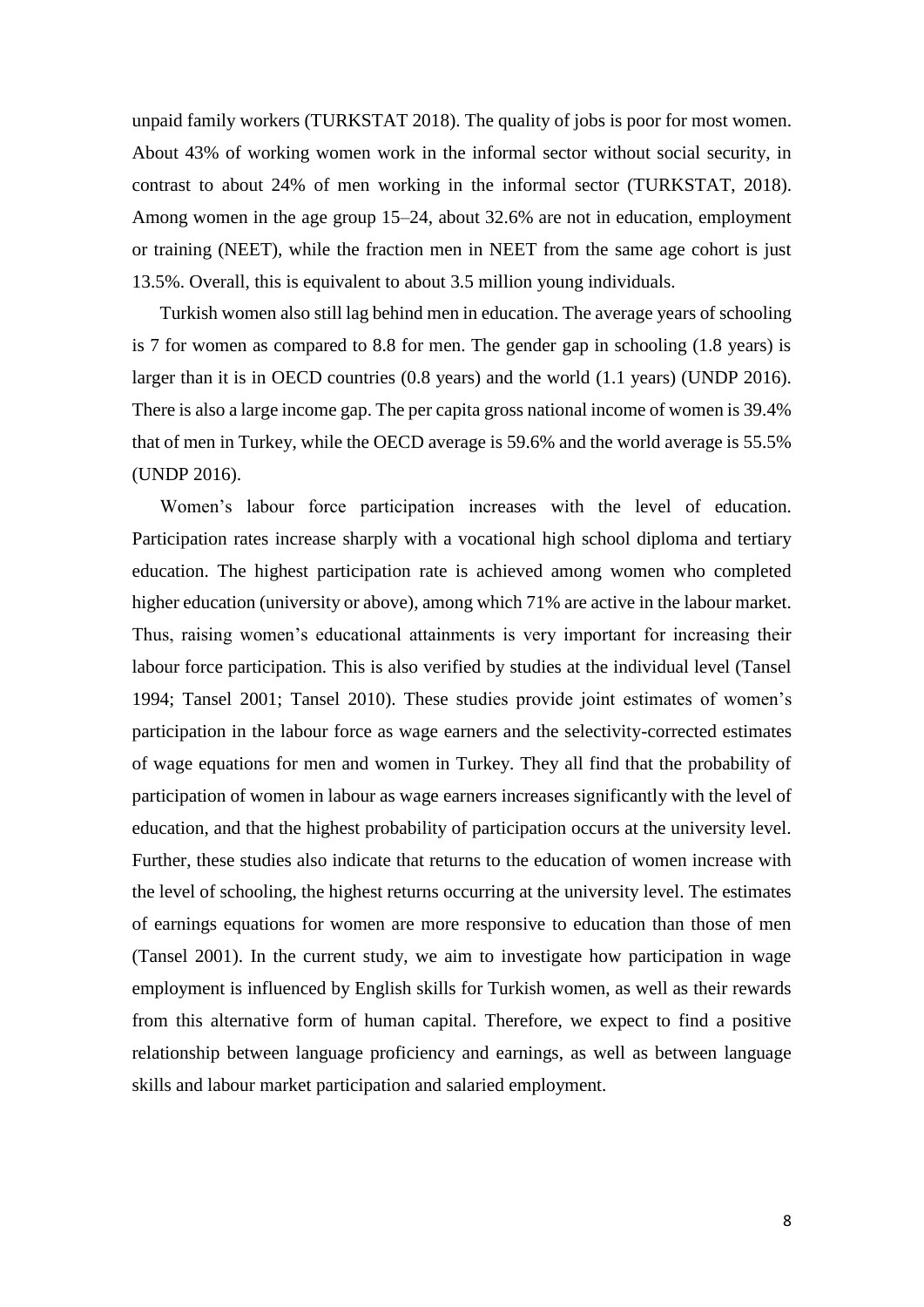#### **3 Data and Descriptive Statistics**

1

We use data from the Turkish Adult Education Survey (AES) of 2007, which is a representative sample of the Turkish population aged 25 to 65 and contains several variables that are useful for our purposes. Specifically, it provides information on net monthly earnings (in Turkish Liras, TL), $^7$  labour market status and job-related variables, family and sociodemographic characteristics and, most importantly, self-reported information about the knowledge of and level of skills in up to seven different foreign languages. Here we focus on English, since it is the most common foreign language spoken in Turkey (as well as in other non-English-speaking countries) and has been reported to have an important economic value in the labour market (as discussed in the introduction). Individuals who claim that English is the foreign language they know best are also asked to rate their level of skills in this language. The language skills variable is recoded into three values, which represent no skills in English, regular skills in English and high skills in English.<sup>8</sup>

The estimation sample contains only females who were born in Turkey, who are not in education, retired or permanently disabled at the time of the survey. We also remove the few (380) cases of women who are either self-employed or employers, because of the different meaning of the earnings variables for these groups of workers, although the evidence presented below is unaffected by whether or not we include them in the estimation sample. Moreover, we exclude females who are working part-time (395 observations), but again the results are unaffected by this choice. After cleaning for the few missing values in relevant variables, we obtain a sample of 13,492 observations.

<sup>7</sup> Although the data from the 2012 and 2016 waves of the Adult Education Survey are also available for Turkey, we decided to use only the 2007 wave because the information on individual monthly earnings is not collected in the most recent version of the AES. Note also that no regional variables are provided in the AES data (there is only an urban/rural indicator referring to the place of residence).

<sup>8</sup> The information about self-reported skills in foreign languages is originally reported in four distinct levels: 1 – "I can understand and speak a few words and sentences", 2 – "I can understand and use the most general daily expressions", 3 – "in the instances where the language is used in a clear fashion, I can understand the essence and express the experiences and events in a printed text" and 4 – "I can understand and use the language in a flexible (fluent) manner in various subjects involving a series of difficult texts. I am almost completely competent in this language". Given the low number of cases for levels 2, 3 and 4 in the selected sample, we decided to group them into a single category, referring to high skills in English. This is because we wanted to avoid empty cells by labour market status, which would invalidate our empirical strategy (see next section). Indeed, the conditional association between earnings and the original levels of English knowledge is statistically equal for levels 2, 3 and 4, which justifies the grouping of the original variable (in addition to practical purposes).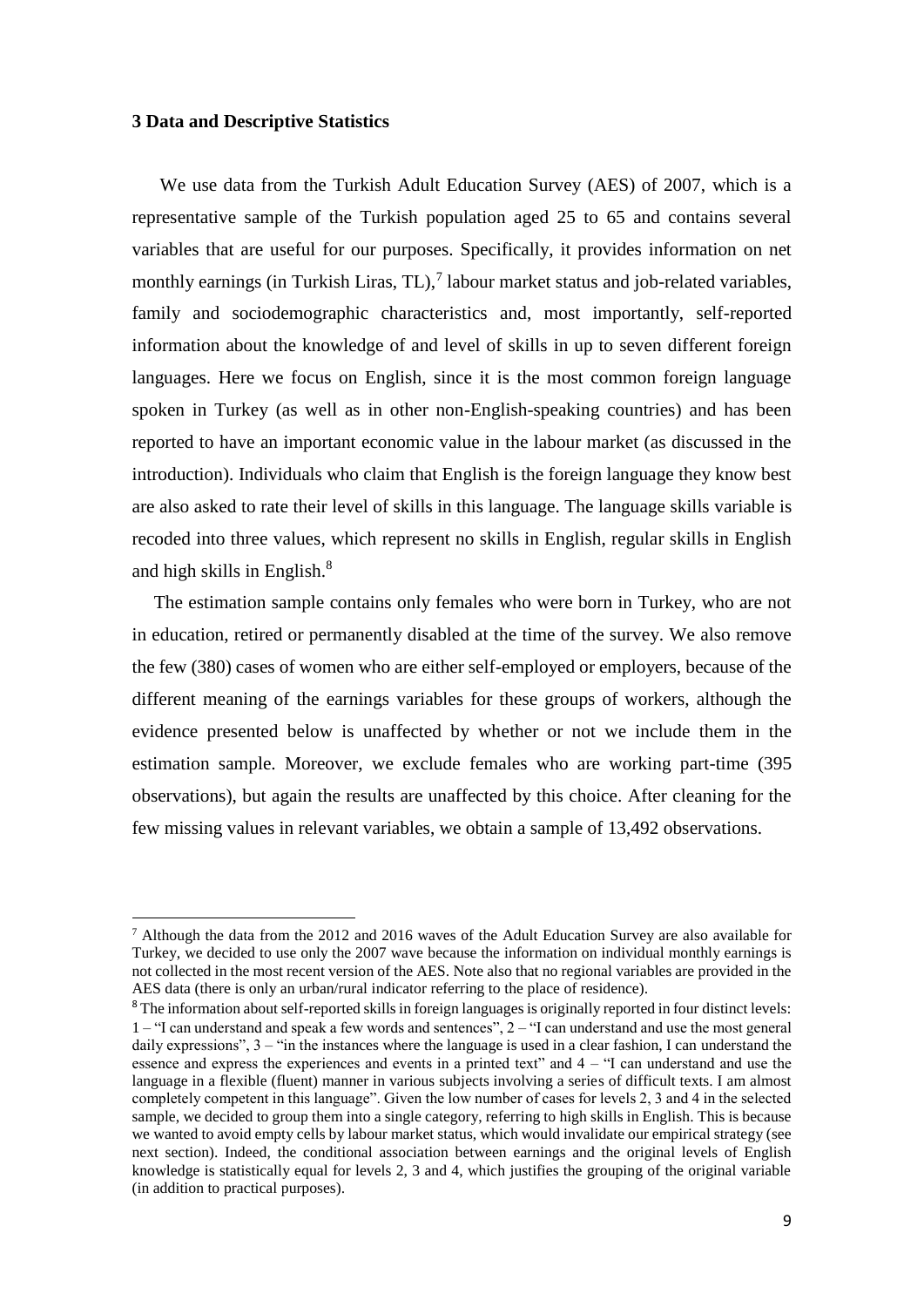Basic descriptive statistics for the variables used in the empirical analysis are displayed in Table 1, separately by labour market status. First, around 80% of individuals in the sample declare they are mostly busy with household tasks, reflecting the low participation rate of Turkish women in the labour market. Approximately 12% are employed as wage earners, and slightly less than 6% are unpaid family workers employed in the family business without receiving direct remuneration. Finally, only around 1.4% of our female sample declare being unemployed, that is, not regularly working but actively looking for a job. As expected, wage earners are more educated and younger than their counterparts who are either household or unpaid family workers. Consistently, the former are also less likely to be married and tend to have, on average, fewer children than the latter. However, the few women who are unemployed show a profile that is much more similar to wage earners rather than females in other situations. Also, regarding the level of skills in English, women who are neither regularly employed nor unemployed are less likely to be proficient in English, which may indicate that knowing English stimulates the female labour supply.

As shown in Table 1, the information on monthly earnings is available only for individuals who are regularly employed as wage earners. Female workers with regular English skills earn around 8% more than the average (approximately equal to 860 TL), whereas the earnings of females with advanced skills are 50% higher than the average. A more immediate way of visualizing (unconditional) differences in earnings by level of English skills can be achieved by estimating kernel densities for log earnings according to the knowledge of English, as displayed in Figure 1. It is evident that the distribution of log earnings is significantly shifted towards the right for women who know English, indicating the existence of a significant (unconditional) premium for the knowledge of English that operates at different parts of the earnings distribution. This is especially true for individuals with high skills in English (who also display a lower variability of earnings). The shift towards the right is also observed for women with basic skills in English, but their earnings distribution also shows a greater dispersion than for others. As for the case of labour market status, these differences in earnings might be due to the return to skills in English in the Turkish labour market, or to differences in (observable and unobservable) characteristics of the female workers. In order to control for differences in observable characteristics and obtain conditional correlations between language skills and the earnings of Turkish women, we adopt a regression framework in which we progressively include additional explanatory variables that may affect earnings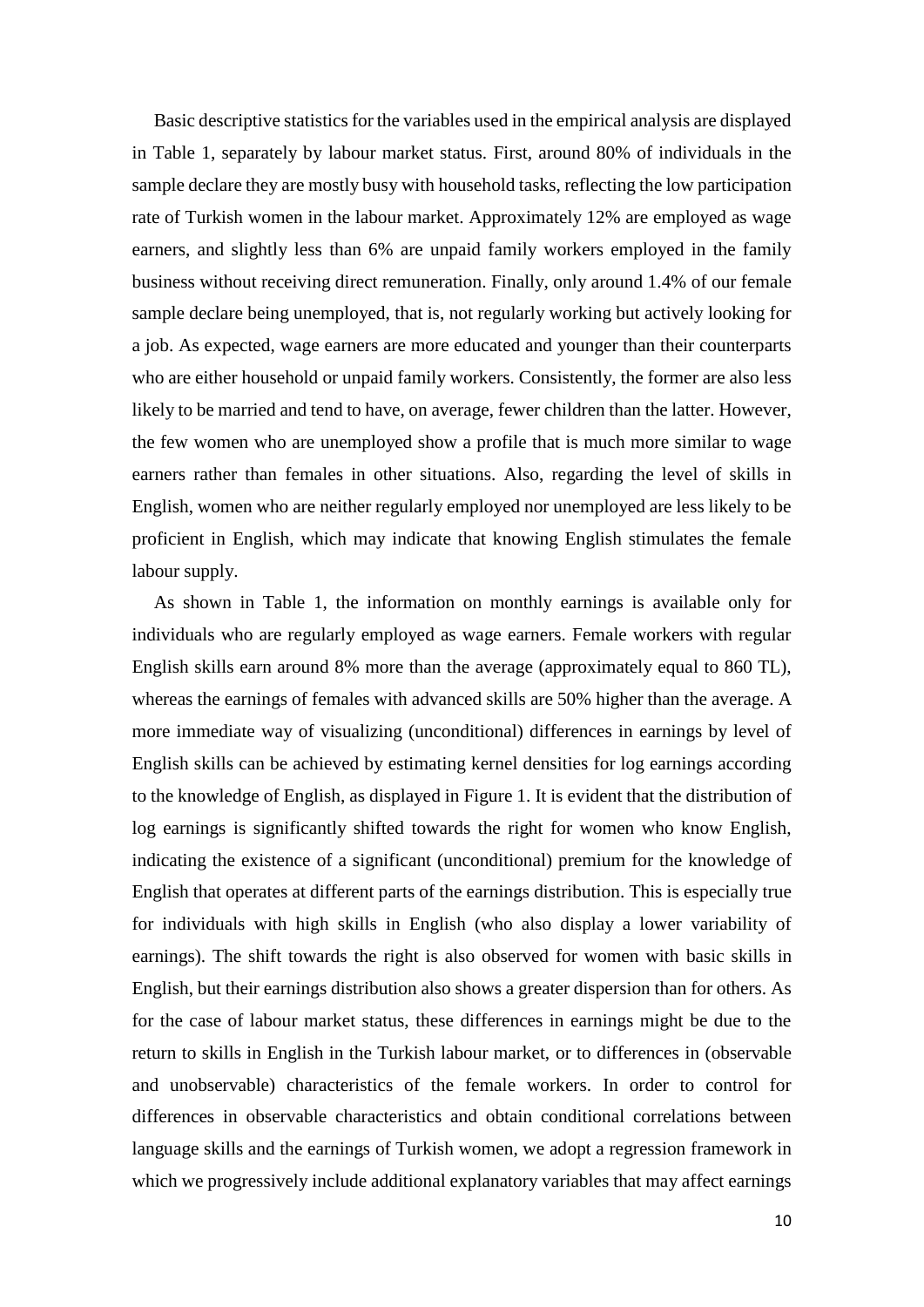and correlate with English skills. Moreover, we also adopt a joint model that simultaneously estimates a multinomial equation that explains labour market status and, conditional on being employed, the earnings equation for the subsample of wage earners. Both equations include English skills as an explanatory variable. Therefore, the joint model enables appreciating the conditional correlation between language skills and both labour status and earnings, but controlling for potential self-selection into regular employment as wage earner (and the indirect impact of English on the probability of being a wage earner or in other situations).

#### **4 Empirical Methodology**

 $\overline{a}$ 

The starting point of our empirical analysis is the estimation of an OLS regression that explains the log of monthly earnings  $(Y_i)$  as a function of dummies for English skills and a set of control variables, that is:

$$
\ln(Y_i) = \alpha + \beta' X_i + \delta_1 I (ES_i = 1) + \delta_2 I (ES_i = 2) + \varepsilon_i \tag{1}
$$

Here  $ES_i$  represents the level of skills in English (basic = 1, advanced = 2) and the  $\delta$ coefficients capture the conditional difference in earnings relative to the base category (having no skills in English,  $ES_i = 0$ ). The set of control variables  $X_i$  initially contains only years of schooling and quadratic potential experience. Then we proceed with a stepwise inclusion of additional control variables that might affect women's earnings, ranging from household characteristics (residence in urban areas, marital status, the number of children and the number of adults in the household) to job-related variables, namely having a fixed-term contract and occupation dummies for two-digit International Standard Classification of Occupations (ISCO) classification codes. In this way, we will be able to gauge whether the conditional correlation between the knowledge of English and earnings is, to some extent, mediated by the effect of these control variables.<sup>9</sup>

However, as long as language skills may also affect labour market status and employed women are not a random sample of females due to self-selection into

<sup>&</sup>lt;sup>9</sup> Notice that job-related characteristics such as the type of contract or occupation dummies could be considered to be "bad controls", in the terminology of Angrist and Pischke (2009), since these variables might themselves be determined by the level of English skills. However, their inclusion still provides suggestive evidence about the role played by job characteristics as mediating factors in a setting of stepwise inclusion of additional controls, as commonly performed in the literature (e.g. Azam et al. 2013; Di Paolo and Tansel 2015).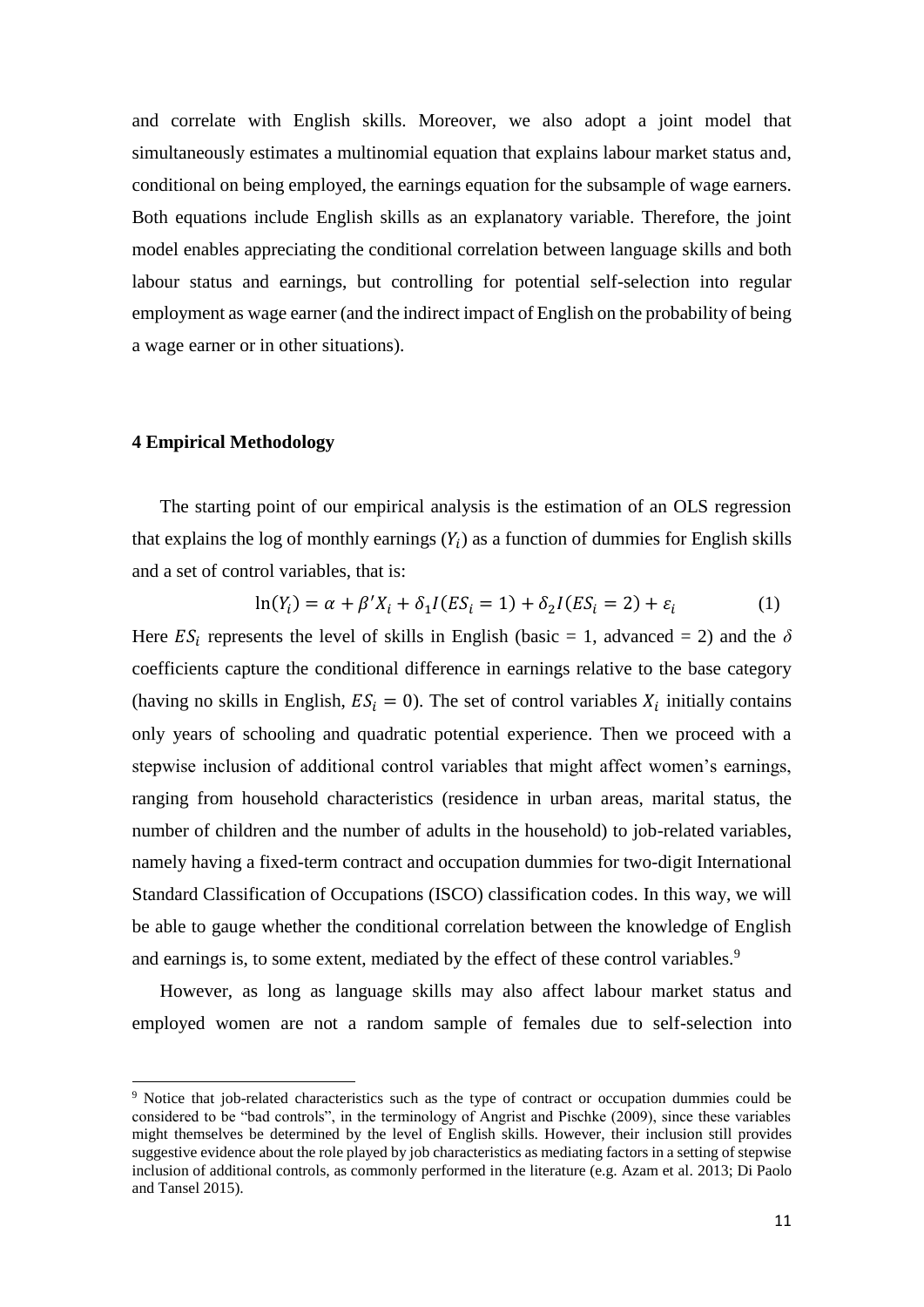employment, we adopt a joint estimation technique that enables modelling the probability of being in a given labour market status (*L*) as a function of a set of observable characteristics and English skills, together with the earnings equation. Specifically, we consider that the probability of being involved in household tasks  $(L<sub>i</sub> = 1)$ , unemployed but actively looking for a job ( $L<sub>i</sub> = 2$ ), an unpaid family worker ( $L<sub>i</sub> = 3$ ) or a wage earner  $(L<sub>i</sub> = 4)$  can be modelled using a multinomial probit model. In this case, the utility of choosing alternative "j"  $(j = 1 ... 4)$  depends on a set of observable characteristics  $(Z_i)$ , with the corresponding alternative-specific coefficients  $(\gamma_j)$  and error terms  $(u_{ij})$ :

$$
U_{ij} = \mu_j + \gamma'_j Z_i + u_{ij}
$$
 (2)

Therefore, the probability of choosing alternative "j" will be equal to the probability that the utility obtained from choosing this alternative is greater than the utility derived from other alternatives, that is:

$$
p_{ij} = \Pr(L_i = j | Z_i) = P(U_{ij} > U_{il}, \forall l \neq j | Z_i)
$$
\n(3)

We consider the error terms  $u_{ij}$  to be joint normally distributed but independent across alternatives (together with the normalization  $u_{i1} = 0$  that is imposed to achieve identification), which corresponds to the multinomial probit specification.<sup>10</sup> However, we also allow the error terms  $u_{ij}$  ( $j \neq 1$ ) to be correlated with  $\varepsilon_i$ , namely the error term of the earnings equation, in order to control for self-selection into labour market status. Notice that, in order to not rely only on identification due to non-linearities in the functional form, we include some exclusion restrictions in the vector of explanatory variables of the multinomial selection equation  $(Z_i)$ , in addition to the control variables used in the earnings equation.

In order to find suitable exclusion restrictions for the multinomial selection equation for labour market status, we refer to the specific literature regarding the estimation of sample selection model applied to the issue of employment selectivity. Specifically, we exploit information contained in the AES dataset, which enables computing the share of children aged 0 to 3 years and 4 to 5 (similar to Martins 2001, Chang 2011, and Huber and Mellace 2014) over the total number of children aged 0–18 in the household, as well as the share of adults above 64 in the family. The underlying hypothesis is that conditional on the total number of children and adults (which are included as controls in the wage equation), as well as other observable characteristics, these variables affect the labour

**.** 

<sup>&</sup>lt;sup>10</sup> Therefore, the reader should bear in mind that we are assuming the validity of the Independence of Irrelevant Alternatives (IIA) hypothesis for the multinomial selection equation.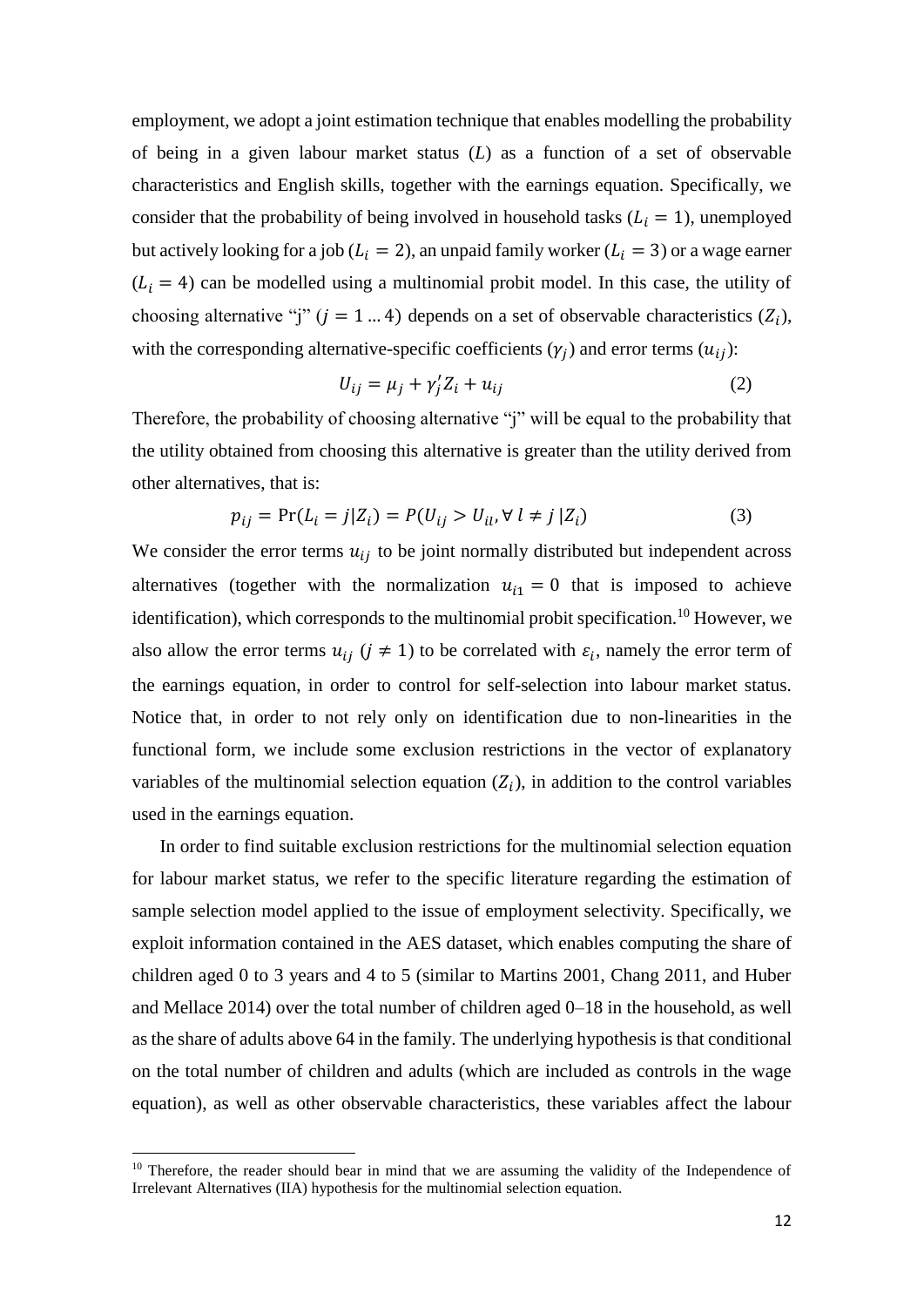supply of women due to their potential impact on caregiving activities, but do not directly correlate with earnings received as salaried workers. We also experimented with other typical variables used as exclusion restrictions in similar settings, such as partner's education or wages, which provided similar results. However, we preferred to rely on family structure as exclusion restrictions, since the validity of a partner's characteristics has been strongly questioned in the recent literature (for a detailed discussion, see Huber and Mellace 2014).

# **5 Results**

**.** 

#### **5.1 OLS Regressions**

The results from the OLS estimations of Equation (1) are displayed in Table 2. In the first column, the vector of controls  $X_i$  contains a very parsimonious set of explanatory variables, namely years of schooling, years of (potential) labour market experience and its square. Keeping these variables fixed, the coefficient attached to having a basic knowledge of English is not statistically significant due to the low estimation precision, whereas the advanced command of this language is associated with  $27\%$  (= 100[ $\exp(\hat{\delta}_2) - 1$ ]) higher monthly earnings. This is in line with the estimates obtained for Turkish males by Di Paolo and Tansel (2015), as well as from other studies conducted in either developed or developing countries. Considering that each additional year of schooling increases earnings by 10%, having an advanced knowledge of English generates approximately the same effect on earnings as 2.7 years of education, which is a substantial effect.<sup>11</sup> In the second column, we add some household characteristics, that is, dummies for living in urban areas and for marital status, plus the number of adults and children in the household, since these sociodemographic variables are likely to be conditioning factors of earnings (especially among women). We also include dummies for the highest level of education between the parents, which capture social network effects and other unobservable determinants of earnings related to parental investment.

<sup>&</sup>lt;sup>11</sup> One may wonder about whether an individual could have learned English in the workplace, which would generate an issue of reverse causality. However, 83% of the selected sample who claim to have some skills in English state that they learned the language at school, and restricting the estimation sample to these cases does not alter the results presented in this paper (the complete results are available upon request).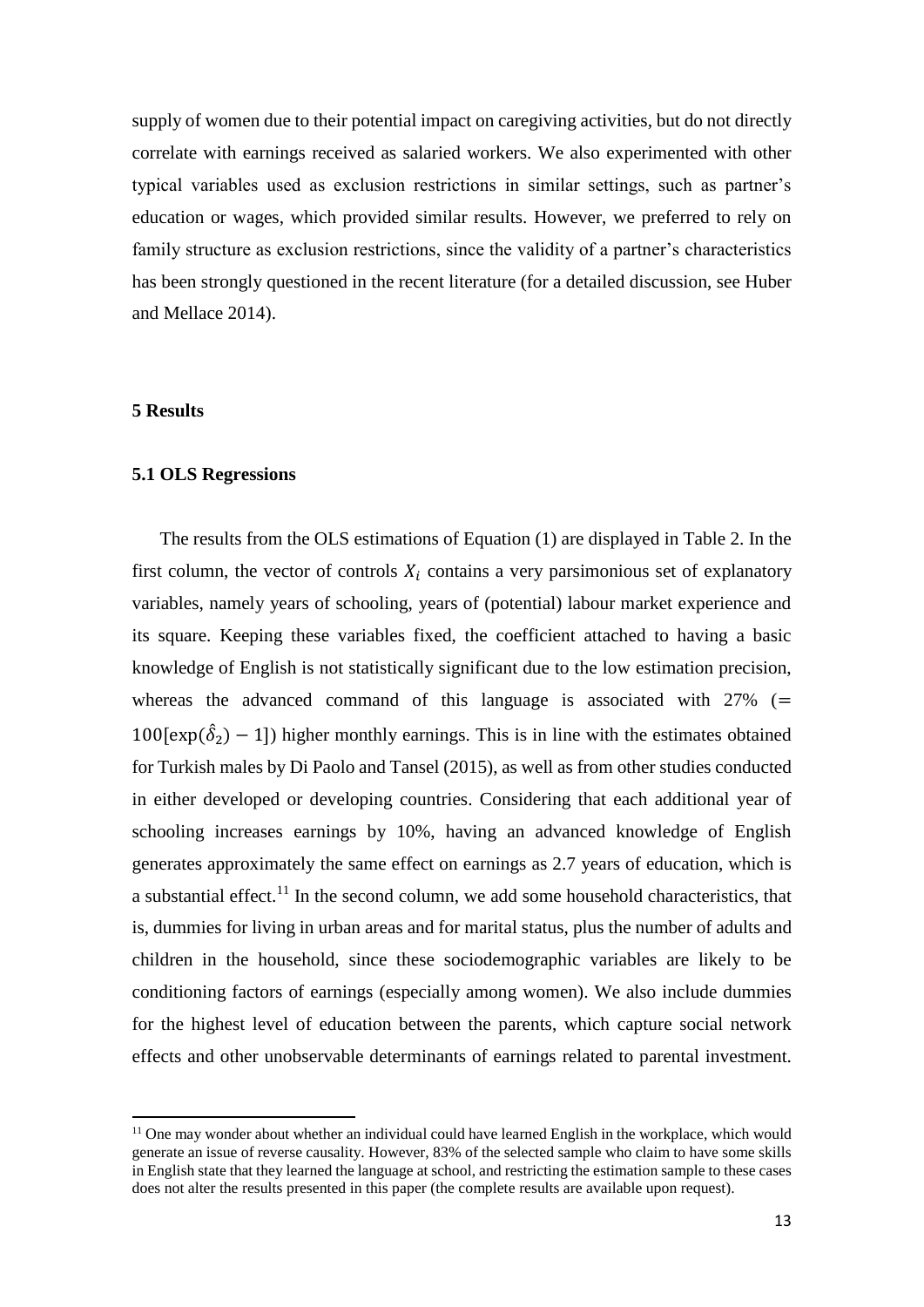Indeed, we can observe that, as expected, women with at least one parent with tertiary education obtain higher earnings. Married women earn slightly more than others (which is in line with the findings usually obtained for males), whereas having more children or living in larger households are not associated with earnings. Moreover, individuals residing in urban areas earn more than their counterparts living in rural areas. However, the estimated coefficients of the dummies of English skills are virtually unaffected by the inclusion of household controls.

In column (3), we also include two job-related control variables, which correspond to an indicator for having a fixed term and dummies for occupational classifications (twodigit ISCO 88) since, as common in these studies, occupation seems to be the main mechanism behind the relationship between the knowledge of foreign languages and wages. Indeed, we also observe for Turkish women a certain reduction in the coefficient attached to the dummy for advanced English skills from 0.22 to 0.194, corresponding to a 12% decrease. This means that, to some (although moderate) extent, female workers who are proficient in English tend to earn more also because they attain better remunerated occupations, as in the case of Turkish males and given other realities that have been previously investigated.<sup>12</sup> Nevertheless, the estimated return to high English skills remains sizable and significant, even conditioning on occupation. Therefore, with the aim of better understanding the role of occupation as a mediating factor for the relationship between language knowledge and earnings, in column (6) we consider as dependent variable the so-called International Socio-Economic Index (ISEI) of occupational status proposed by Ganzeboom (1992), which is a measure that is computed from ISCO occupational codes at two digits and reflects occupational quality (or the socio-economic status attached to each occupation). This additional estimation reveals that, consistent with the evidence from the earnings equation, basic skills in English are significantly associated with higher earnings, whereas advanced skills generate a substantial increase in occupational status, corresponding to around 62% of the effect of increasing years of schooling by one year.

Overall, it appears that the advanced knowledge of English improves the remuneration of Turkish women who are employed as wage earners, partially (but not

**.** 

<sup>&</sup>lt;sup>12</sup> As already noted, these results can be just taken as suggestive evidence of the role played by occupational sorting, due to the fact that is difficult to disentangle the true effect of language skills from potential unobservables affecting occupational choices. Indeed, as suggested by an anonymous referee, the modest reduction in the coefficient for English proficiency might be because better paid occupations could attract only the most able individuals with no knowledge of foreign languages.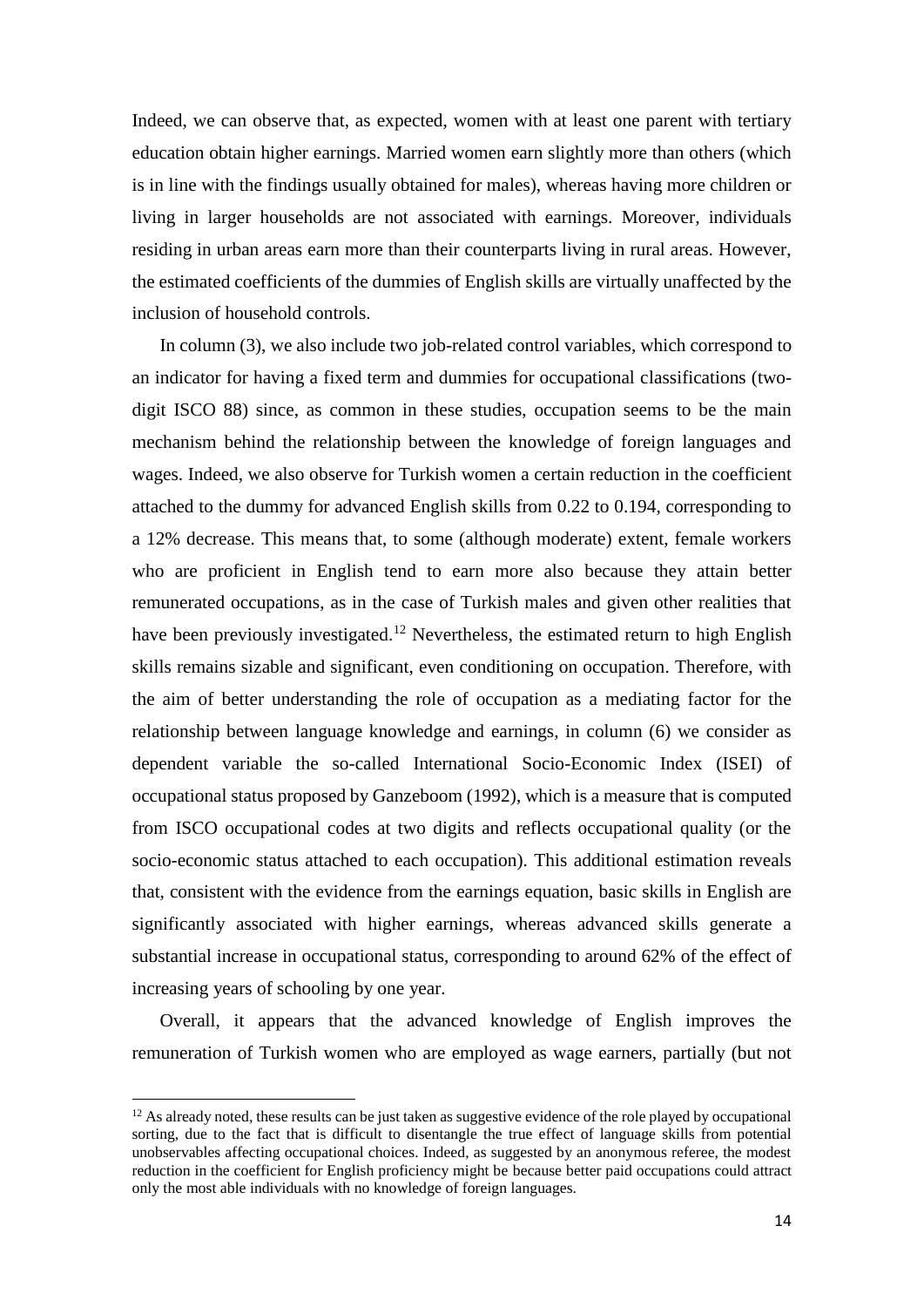exclusively) because this additional form of human capital favours their access to better paid jobs. However, it is also possible that language proficiency not only affects earnings but also stimulates labour supply, making women more likely to be active in the labour market (because they are either regularly employed or actively looking for a salaried job). Indeed, it also seems interesting to analyse the effect of English skills on the labour market status of women because the joint model for labour market status and earnings enables dealing with potential issues of self-selection into regular employment as wage earners, which could bias the estimates presented so far.

#### **5.2 Multinomial Selection Equation**

**.** 

As explained in Section 4, in order to control for selection into paid employment, we jointly estimate a multinomial selection equation (with normally distributed error terms) and the outcome equation, allowing the error terms of the latter equation to be correlated with the errors of the latent equation for the probability of being in each labour market status.<sup>13</sup> The estimates from the multinomial selection equation are of independent interest, especially because this model enables investigating the extent to which English proficiency represents a conditioning factor of the labour market status of Turkish women. The (average) marginal effects on the probability of being in each possible status (i.e. household work, unpaid family worker, unemployed and employed as wage earner) from the multinomial selection equation are reported in Table 3 (the coefficients' estimates are not reported but are available upon request).

We start by examining the results regarding the coefficients of control variables. It appears that schooling makes women less likely to be (exclusively) involved in household tasks, and more likely to be employed as salaried workers. However, parental education increases the likelihood of carrying out household tasks and reduces the probability of being either unemployed or an unpaid family worker, possibly reflecting a family wealth effect that prevents women from actively participating in the labour market. Residing in urban areas increases the chances of being a household worker and, to a significantly lower extent, a wage earner, but decreases the likelihood of being an unpaid family worker (which is a more common condition in rural areas). Marital status is an important predictor of labour market status. Indeed, relative to single women who were never

 $13$  The estimations are carried out with Stata, using the user-written routine "cmp" (Roodman 2018).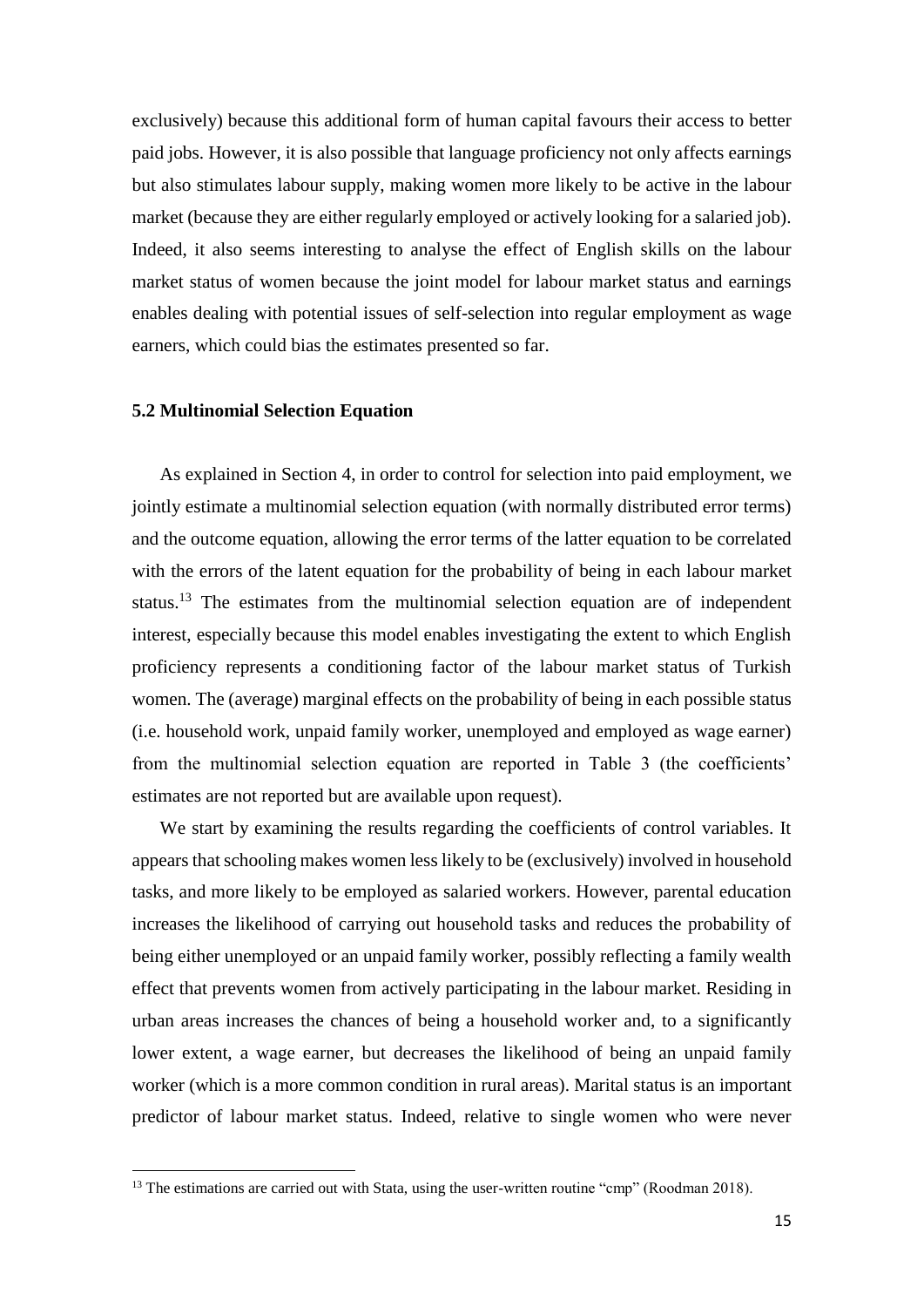married, their married counterparts are more likely to be household workers and less likely to be unemployed or wage earners. A similar pattern is observed for widowed individuals, with the additional negative effect on the probability of working in a family business without receiving a monetary remuneration. Similarly, divorced females are less likely to be unpaid family workers than married or never married women. An increase in the total number of children is associated with a higher probability of being an unpaid family worker, but decreases the probability of being involved in household tasks or being a wage earner. One tentative explanation for this finding is that, on the one hand, women in families with more children might prefer collaborating in the family business through unpaid work than being a salaried worker because it is more compatible with childbearing. However, on the other hand, they are more likely to provide unpaid work rather than being house workers due to more demanding economic needs in the family (conditional on other characteristics).

On the contrary, living in a household with more adults makes females more likely to be devoted to household work than in other statuses (especially a salaried worker). Conditional on the number of children, an increase in the share of children aged 0–3 and 5–6 raises the likelihood of performing household work, and decreases the likelihood of working in a remunerated job. A similar pattern is observed for the share of adults aged 65 or more in the household, with the additional positive effect on the probability of being an unpaid family worker and the negative impact (but modest in size) on the probability of being unemployed but actively looking for a job.

Most importantly, the estimates from the multinomial selection equation also reveal the conditional correlation between English skills and labour market status. Specifically, from Table 3 it can be seen that the increase in language skills is negatively associated with the probability of being involved in housework and positively with the probability of being a salaried worker. Moreover, having advanced skills in English also slightly increases the likelihood of being unemployed, and having basic skills is positively related to the chances of being an unpaid family worker.

#### **5.3 Selectivity-Corrected Estimations**

The coefficients of the earnings equation that are jointly estimated with the selection equation to correct for self-selection into salaried employment are displayed in Table 4. As long as we exploit the share of children and adults of given age groups as exclusion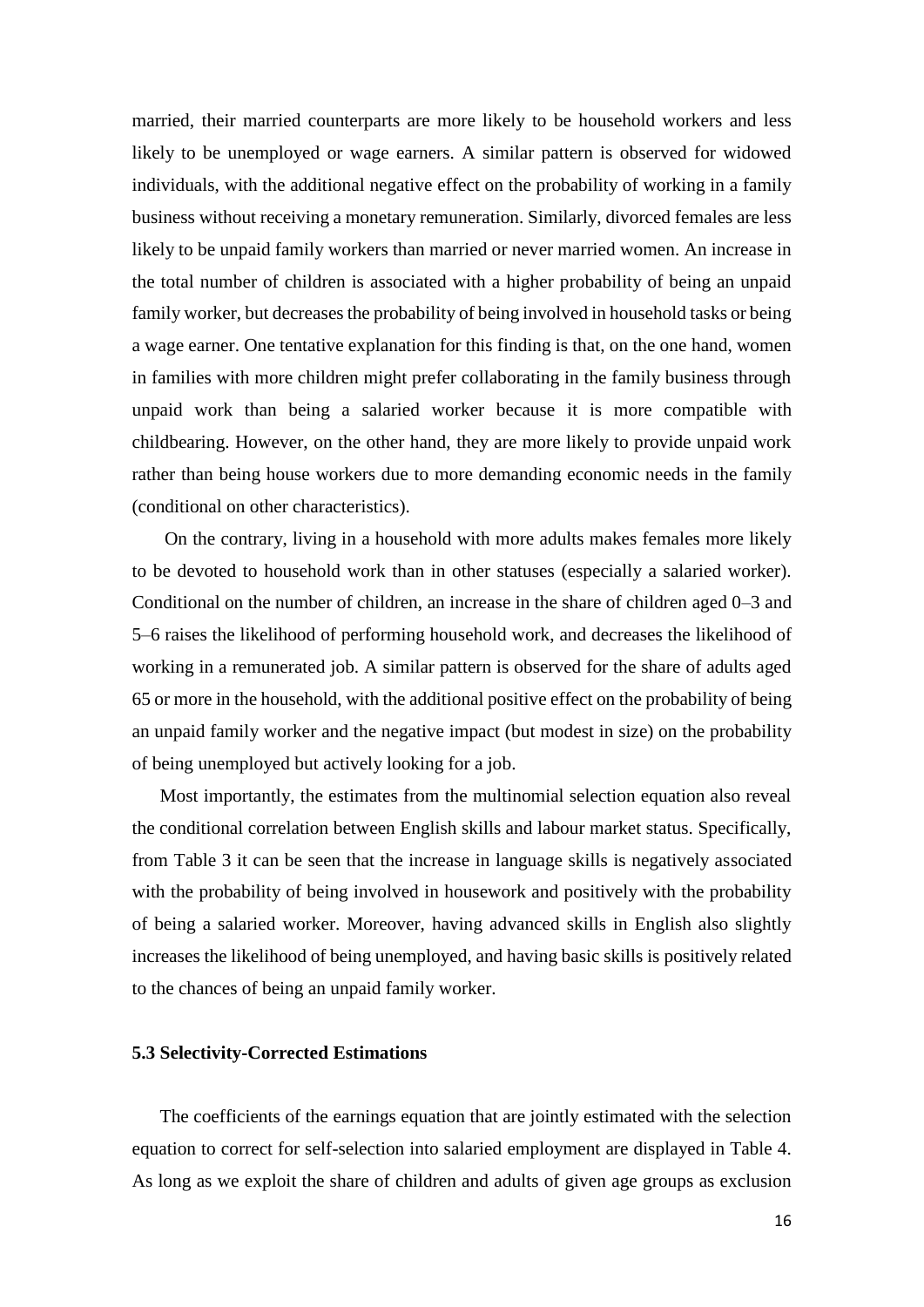restrictions (while controlling for the total number of adults and children in the earnings equation), we consider the starting model to be the one that includes the vector of family characteristics (as in the OLS estimations reported in column (2) of Table 2).

After controlling for selection into paid employment.<sup>14</sup> the coefficient associated with basic English skills increases in size and becomes significant, whereas the impact of having advanced skills is just slightly higher in the selectivity-corrected estimation (from 0.22 to 0.267) and remains strongly significant. After controlling for job-related controls (fixed-term contract and occupation dummies), again we observe a certain reduction in the estimates of English skills (both basic and high), which indicates that having basic skills in English raises earnings by 5.6% (=  $100[\exp(\hat{\delta}_1) - 1]$ ) and advanced skills by 28%. However, these conditional correlations are high enough to say that the relationship between language proficiency and income is not mostly driven by occupational selection. In fact, when we change the dependent variable and use the ISEI occupational score, but still control for selection into salaried employment through our joint model, the impact of English skills becomes much lower than when using simple OLS, and is no longer statistically different from zero due to the relatively low precision with which we estimate the coefficient of advanced language skills.

It is also worth pointing out that the estimates of the correlation coefficients between the error term of the earnings equation and those from the latent equations explain the probability of being in each possible employment status. Controlling for selection into employment status matters,  $15$  since we obtain a statistically significant correlation coefficient between unobserved earnings potential and the error term of the equation that explain the chances of being unemployed. The positive and significant correlation indicated that unobserved factors that drive the decisions of remaining unemployed are positively correlated with the error term of the earnings equation, possibly capturing the higher reservation wage of women with higher wage potential. However, no statistically significant correlation coefficient for self-selection is found when the dependent variable is occupational status rather than earnings, also indicating that the OLS estimates for this

**.** 

<sup>&</sup>lt;sup>14</sup> The estimates of control variables are virtually the same as those obtained by OLS, at least in qualitative terms, and are not discussed for brevity reasons. The only exception is the coefficient of the dummy for being married that is no longer significant when estimated with the joint model.

<sup>&</sup>lt;sup>15</sup> We tested for the joint significance of the correlation coefficients between the error term of the earnings equation and the latent equations, capturing the difference in expected utility between being in each status and the base category (being involved in household work) through a likelihood ratio test. The corresponding null hypothesis is soundly rejected, which indicates that overall controlling for selection into working status is relevant.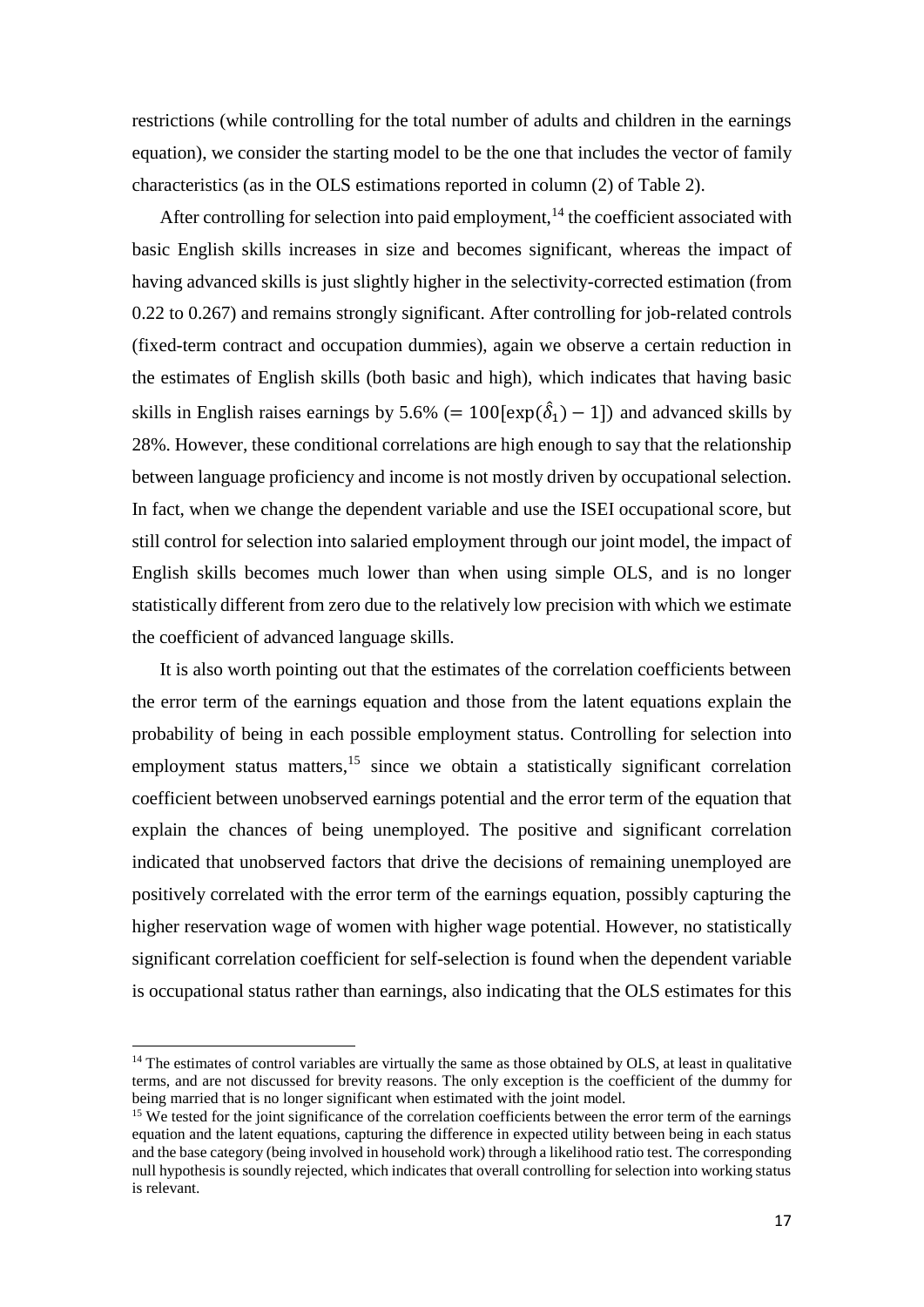outcome appear to be consistent. Overall, we can conclude that the knowledge of English stimulates the labour supply of Turkish women and that being proficient in English is also positively related to earnings, even accounting for a relatively large set of observable characteristics and controlling for self-selection into employment status.

#### **6 Conclusions**

We analysed the effects of skills in English as a foreign language on the labour market performance of women in Turkey. Existing evidence for Turkey reported high earnings returns to the knowledge of foreign languages, especially to English skills, but was limited to male wage earners. The results from other developed and developing countries point to different effects of language fluency by gender, although the size and the sign of this gap also vary by country. The estimates reported in this paper are in line with the results obtained from other studies from developing countries (i.e. India and China) in terms of the magnitude of the effects (i.e. around 25–30% higher earnings for the advanced command of English, depending on the specification) and are quite similar to those obtained for Turkish male workers reported in the literature. The conditional correlation between a high level of fluency in English and earnings is stable to the inclusion of family and job characteristics and is just slightly reduced when occupation fixed effects are added to the regression. These results are unchanged when using a joint model for earnings and labour market outcomes that account for self-selection of women into paid employment based on observable and unobservable characteristics, which also highlight a modest positive effect of basic English skills. Moreover, the estimates from the multinomial selection equation indicate that the knowledge of English also stimulates labour market participation (as does formal schooling), since basic and especially advanced skills English proficiency increase the likelihood of being a wage earner and, to a lesser extent, of being unemployed, but rises the probability of being a household worker. Finally, we also use a measure of occupational status as outcome, with the aim of better understanding the role of occupation as mediator of the language–earnings relationship. The results from the joint model of earnings and labour market status show that English skills are barely associated with occupational status when selection into paid employment is controlled for.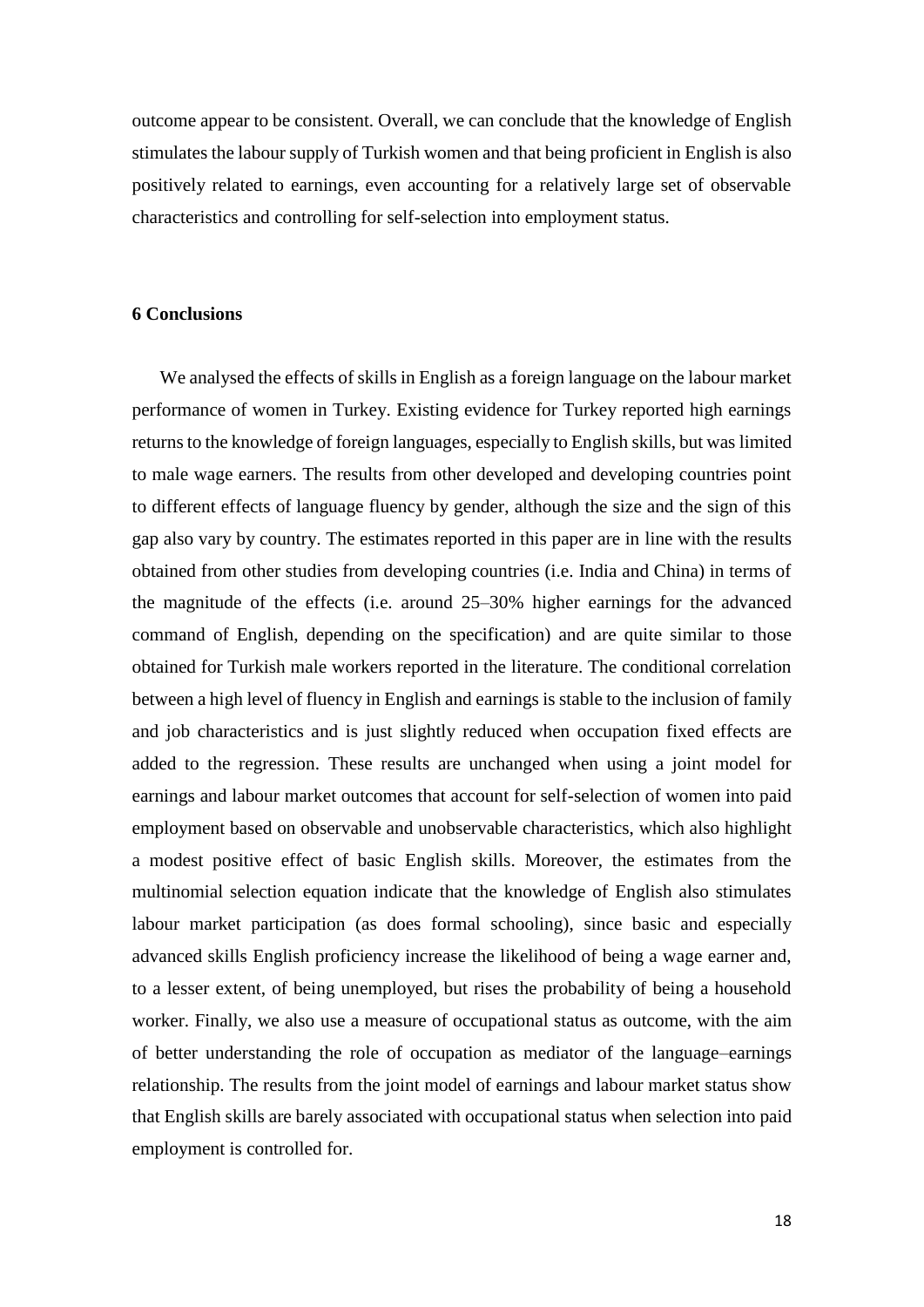Therefore, occupational sorting and signalling effects are unlikely to be the main driver of the conditional relationship between English fluency and labour market outcomes. Indeed, other mechanisms related to productivity in the workplace, such as the cognitive effects of multilingualism, and the better endowment of human capital (besides formal schooling) possibly represent the channels through which the knowledge of foreign languages affects the earnings of working women in Turkey. Unfortunately, the available data do not allow disentangling the different factors behind the association between earnings (and labour market status) and the knowledge of foreign languages, and this represents a challenge for future research. Indeed, the availability of data including detailed information on cognitive and non-cognitive skills, as well as their use in the workplace, would be helpful to gauge the extent to which these cognitive and human capital gradients of the relationship between English skills and labour market outcomes.<sup>16</sup>

Overall, our results indicate that the knowledge of English as foreign language, as an alternative form of human capital, is beneficial for the labour market performance of women in Turkey, a country characterized by important gender disparities in the labour market and low labour market participation of women (especially among the low educated). Being proficient in English might help women to join the labour market and to catch up with their male counterparts, which would enhance women's empowerment in the labour market. These are important objectives to pursue, especially in the light of Turkey's aim to enter the European Union.

Although we were unable to obtain causal estimates due to data limitations, the findings reported in this paper have important policy implications about English (and foreign language) education in schools, including universities and language centres. The results are of interest to job seekers, employment agencies and governmental organizations such as the Ministry of Education and Council of Higher Education. Indeed, the Turkish Government and educational institutions should increase exposure to foreign languages (especially English) throughout school, which would be an effective measure for improving women's performance in the labour market. This is also due to potential complementarities between education and language skills, in addition to the fact that schooling itself represents one of the main instruments to foster employability and earnings potential. This need was recently acknowledged by the Turkish educational authorities, which implemented several reforms of the schooling system that also

**.** 

<sup>&</sup>lt;sup>16</sup> Alternatively, the implementation of a laboratory experiment could be a sensitive route to follow in order to understand the effect of cognitive skills induced by multilingualism on an individual's productivity.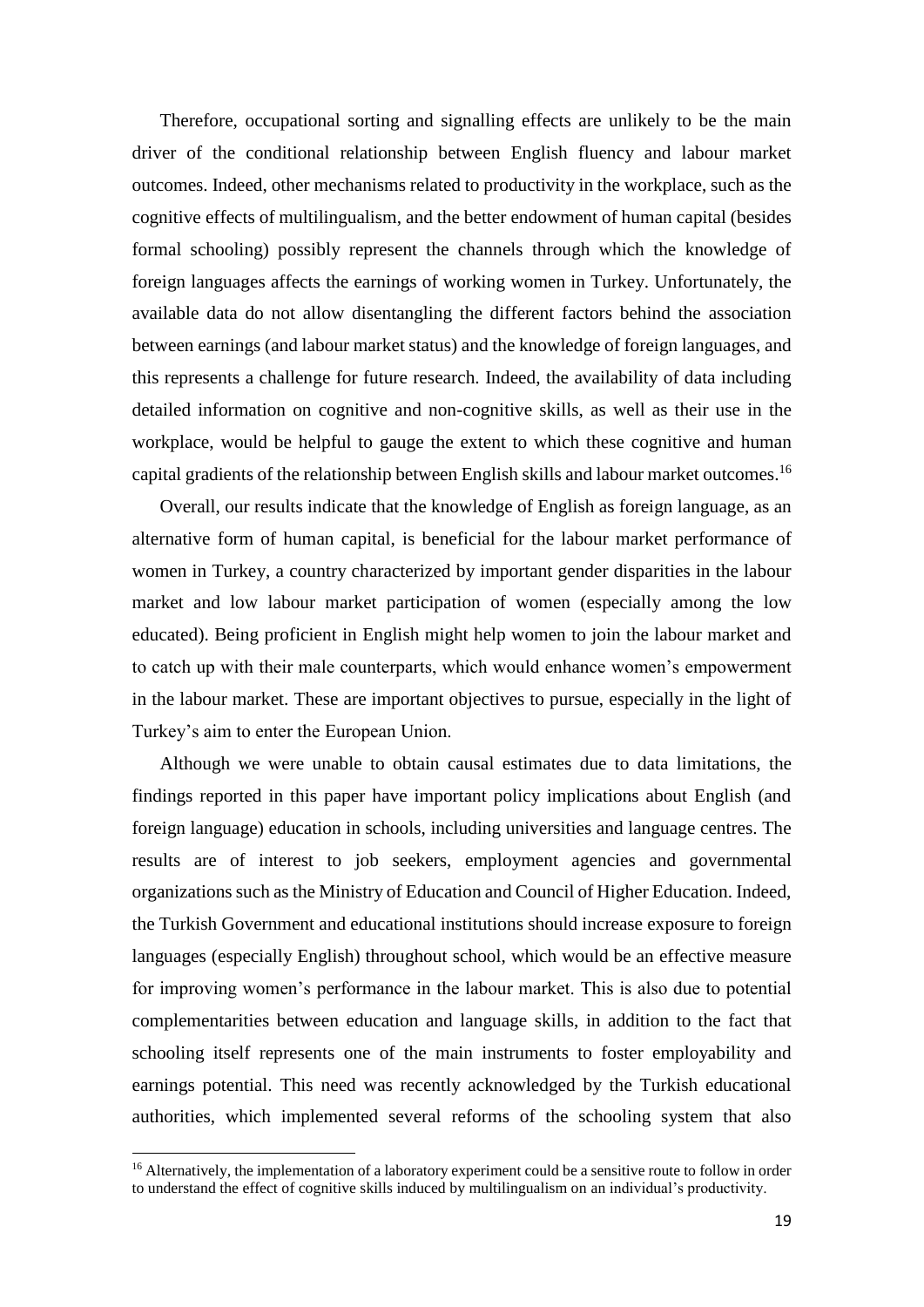involved an increase in English instruction at school. Specifically, the 1997 educational reform increased both compulsory schooling from five to eight years and the number of hours of foreign language instruction. The subsequent educational reform of 2012 increased compulsory schooling even more, from eight to 12 years, and lowered the grade level at which foreign language instruction starts to second grade. Indeed, evaluating the effect of the language component of these school reforms represents the objective for our future research.

#### **References**

Adesope O. O., Lavin T., Thompson, T. & Ungerleider C. (2010). A systematic review and meta-analysis of the cognitive correlates of bilingualism. Review of Educational Research, 80 (2): 207–245.

Aldashev, A., Gernandt, J., & Thomsen, S. L. (2009). Language usage, participation, employment and earnings: Evidence for foreigners in West Germany with multiple sources of selection. Labour Economics, 16(3): 330-341.

Angrist, J. D., & Pischke, J. S. (2008). Mostly harmless econometrics: An empiricist's companion. Princeton university press. Princeton, New Jersey (USA).

Azam, M., Chin, A., & Prakash, N., (2013). The returns to English-language skills in India. Economic Development and Cultural Change, 61(2): 335-367.

Bialystok, E., Craik, F.I., Green, D.W., & Gollan, T.H. (2009). Bilingual minds. Psychological Science in the Public Interest, 10(3): 89–129.

Bleakley, H., & Chin, A. (2004). Language skills and earnings: Evidence from childhood immigrants. Review of Economics and statistics, 86(2): 481-496.

Bleakley, H., & Chin, A. (2010). Age at arrival, English proficiency, and social assimilation among US immigrants. American Economic Journal: Applied Economics, 2(1): 165-92.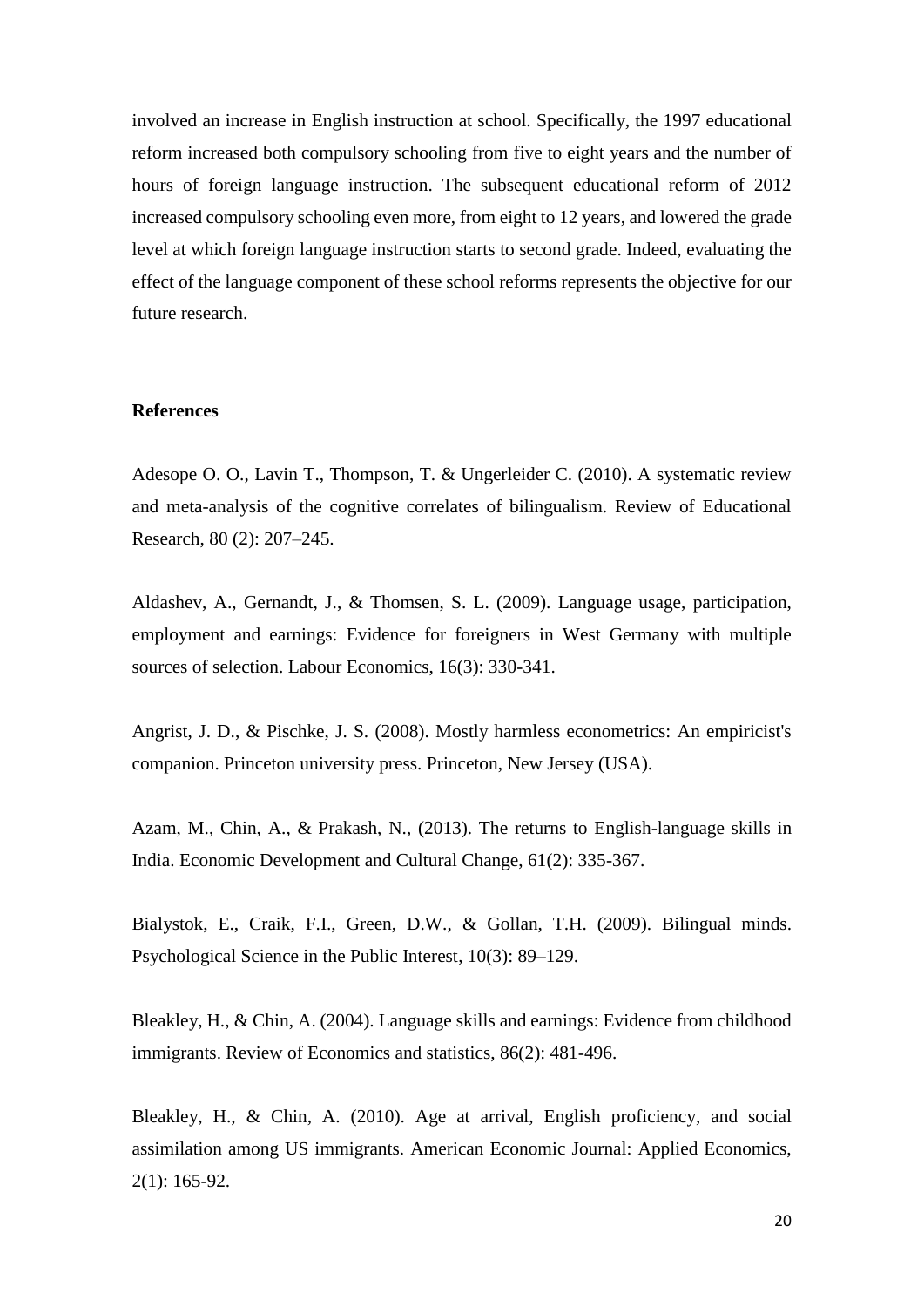Casale, D., Posel, D., (2011). English language proficiency and earnings in a developing country: The case of South Africa. The Journal of Socio-Economics, 40(4): 385-393.

Chang, S. K. (2011). Simulation estimation of two‐tiered dynamic panel Tobit models with an application to the labor supply of married women. Journal of Applied Econometrics, 26(5): 854-871.

Chiswick, B. R., & Miller, P. W. (2007). The economics of language: International analyses. Routledge.

Chiswick, B. R., & Miller, P. W. (2014). International migration and the economics of language. Handbook of the Economics of Immigration, pp. 211-269.

Costa, A. & Sebastián-Gallés, N. (2014). How does the bilingual experience sculpt the brain? Nature Reviews Neuroscience, 15(5): 336-345.

Di Paolo, A., & Raymond, J. L., (2012). Language knowledge and earnings in Catalonia. Journal of Applied Economics, 15(1): 89-118.

Di Paolo, A. and A. Tansel (2015). Returns to Foreign Language Skills in a developing Country: The Case of Turkey. Journal of Development Studies, 51(4): 407-421.

Donado, A. (2017). Foreign Languages and their Impact on Unemployment. LABOUR, 31(3): 265-287.

Dustmann, C., & Van Soest, A. (2004). An analysis of speaking fluency of immigrants using ordered response models with classification errors. Journal of Business & Economic Statistics, 22(3): 312-321.

Egger, P. H., & Lassmann, A. (2012). The language effect in international trade: A metaanalysis. Economics Letters, 116(2): 221-224.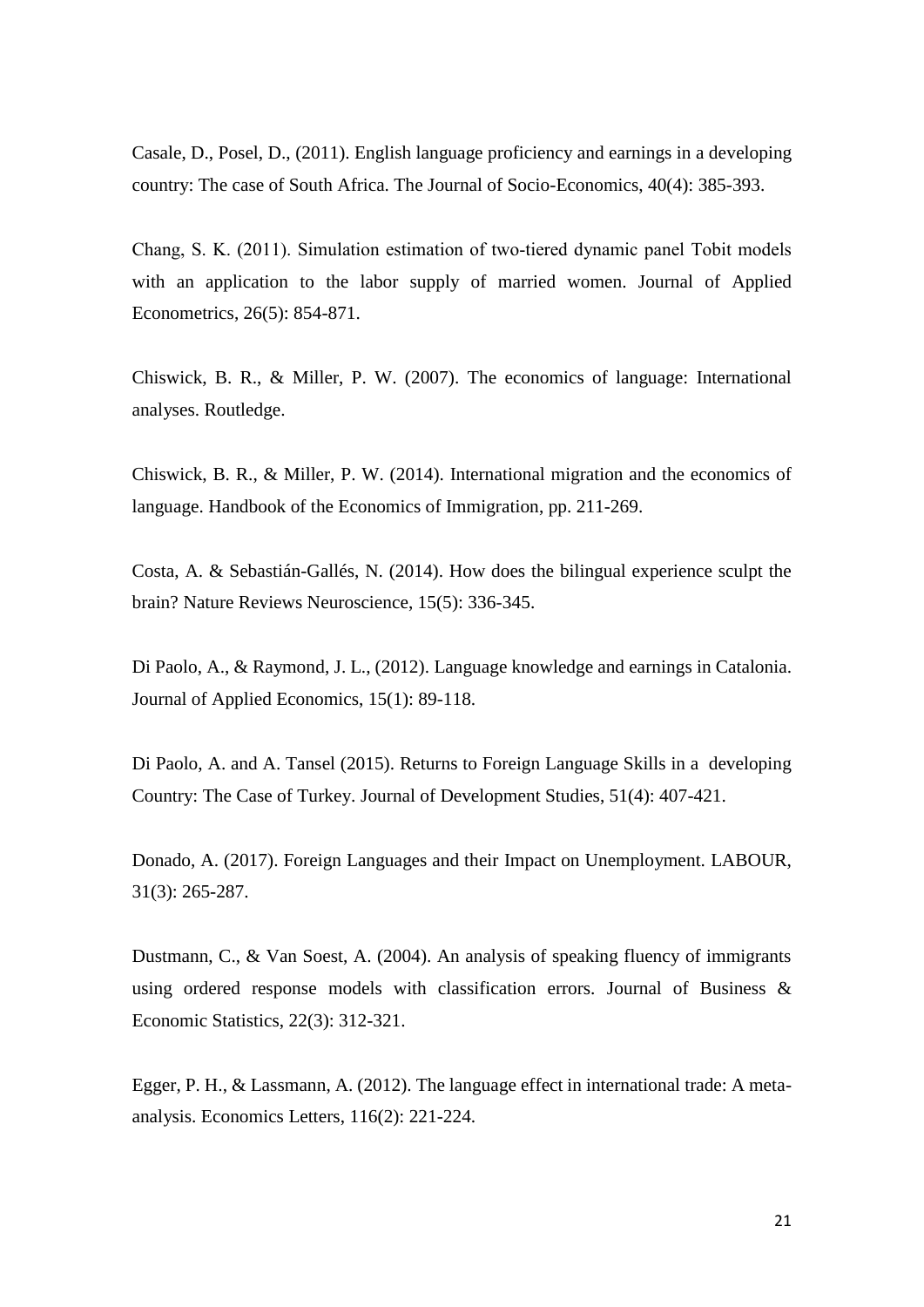European Union, (2012). Europeans and their languages, Special Euro-Barometer 243/Wave 64.3 [\(http://ec.europa.eu/public\\_opinion/archives/ebs/ebs\\_386\\_en.pdf\)](http://ec.europa.eu/public_opinion/archives/ebs/ebs_386_en.pdf).

Fabo, B., Beblavý, M., & Lenaerts, K. (2017). The importance of foreign language skills in the labour markets of Central and Eastern Europe: assessment based on data from online job portals. Empirica, 44(3): 487-508.

Fidrmuc, J., (2011). The economics of multilingualism in the EU, in: Eger, T., Schäfer H-B. (Eds.), Research Handbook on the Economics of European Union Law. Edward Elgar, Cheltenham, pp. 331-352.

Frankel, J., and A. Rose (2002). An estimate of the effect of currencies on trade and income. Quarterly Journal of Economics 117: 437-466.

Ganzeboom, H. B., De Graaf, P. M., & Treiman, D. J. (1992). A standard international socio-economic index of occupational status. Social Science Research. 21(1): 1-56.

Ginsburgh, V. A., & Prieto-Rodriguez, J., (2011). Returns to foreign languages of native workers in the EU. Industrial and Labor Relations Review, 64(3): 599-617.

Ginsburgh, V., & Prieto‐Rodriguez, J. (2013). Is there a gender bias in the use of foreign languages in Europe? Kyklos, 66(4): 552-566.

Huber, M., & Mellace, G. (2014). Testing exclusion restrictions and additive separability in sample selection models. Empirical Economics, 47(1): 75-92.

Isphording, I. (2015). Language and labor market success. International Encyclopedia of Social and Behavioral Sciences, 2nd Edition, 2015, pp. 260-265.

Martins, M. F. O. (2001). Parametric and semiparametric estimation of sample selection models: an empirical application to the female labour force in Portugal. Journal of Applied Econometrics, 16(1): 23-39.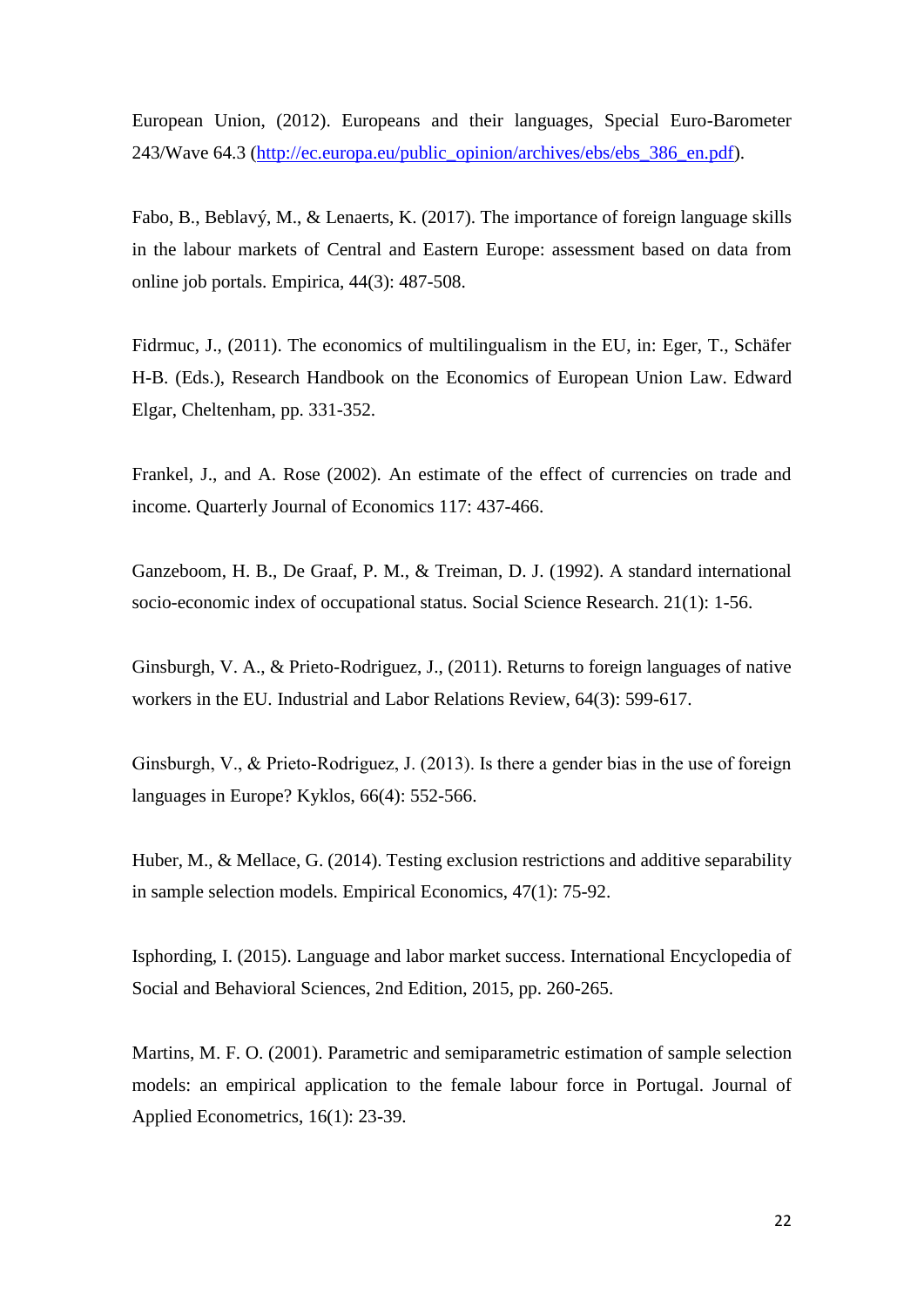Melitz, J. (2008), Language and Foreign Trade. European Economic Review, 52(4): 667- 699.

OECD (2018), OECD Labour Force Statistics 2017, OECD Publishing, Paris. [http://dx.doi.org/10.1787/oecd\\_lfs-2017-en](https://dx.doi.org/10.1787/oecd_lfs-2017-en)  [http://stats.oecd.org/Index.aspx?DataSetCode=STLABOUR#](http://stats.oecd.org/Index.aspx?DataSetCode=STLABOUR)

Rendon, S., (2007). The Catalan premium: Language and employment in Catalonia. Journal of Population Economics, 20(3): 669-686.

Roodman, D. (2018). CMP: Stata module to implement conditional (recursive) mixed process estimator. Available at: <https://econpapers.repec.org/software/bocbocode/s456882.htm>

Saiz, A., & Zoido, E. (2005). Listening to what the world says: Bilingualism and earnings in the United States. Review of Economics and Statistics, 87(3): 523-538.

Seargeant, P. and E. Erling (2011) "The Discourse of English as a Language for International Development: Policy Assumptions and Practical Challenge," in Coleman, H. (ed.) *Dreams and Realities: Developing Countries and the English Language.* British Council, London, (pp. 255-274).

Stöhr, T. (2015). The returns to occupational foreign language use: Evidence from Germany. Labour Economics, 32: 86-98.

Tansel, A. (1994). Wage Employment, Earnings and Returns to Schooling for Men and Women in Turkey. Economics of Education Review, 13 (4): 305-320.

Tansel, A. (2001). "Self-Employment, Wage-Employment, and Returns to Schooling by Gender in Turkey," in Labor and Human Capital in the Middle East: Studies of Markets and Household Behavior, ed. by Djavad Salehi-Isfahani, Ithaca Press, 2001, Reading, UK. pp.637-667.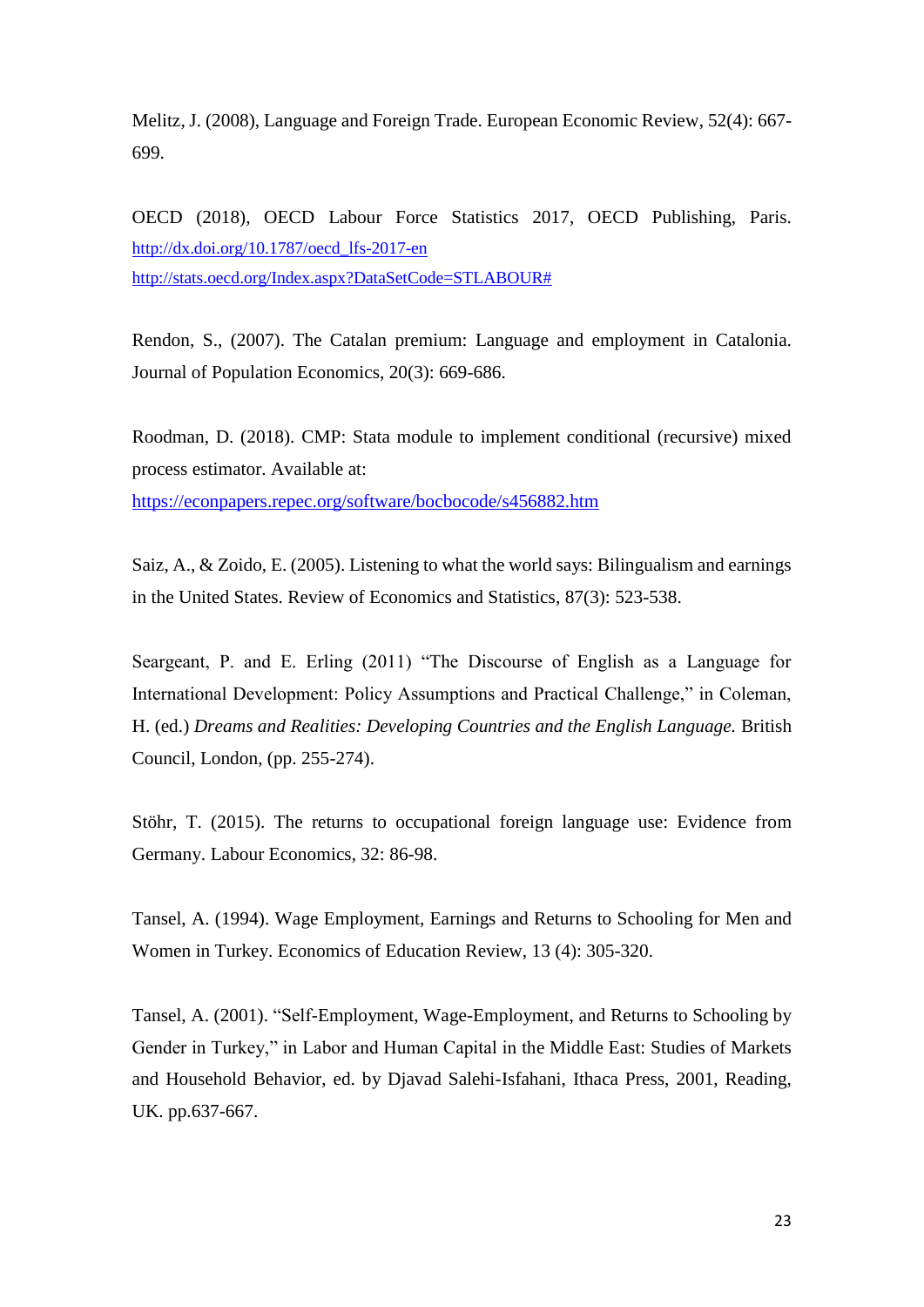Tansel, A. (2010). Changing Returns to Education for Men and Women in a Developing Country: Turkey, 1994 and 2005. Paper presented at the ESPE conference, June 18-21, 2008, in London, ECOMOD conference, July 2-4, 2008 in Berlin, MEEA conference, March 20-23, 2009 in Nice, France and ICE-TEA conference, September 1-3, 2010 in Girne, Republic of Northern Cyprus.

Toomet, O. (2011). Learn English, Not the local language! Ethnic Russians in the Baltic States. American Economic Review: Papers and Proceedings, 101(3): 526-531.

TURKSTAT (2018) Turkish Labor Force Statistics, www.tuik.gov.tr

UNDP (United Nations Development Program) (2016) Human Development Report.

Wang, H., Smyth, R., & Cheng, Z. (2017). The economic returns to proficiency in English in China. China Economic Review, 43: 91-104.

Williams, D., (2011). The economic returns to multiple language usage in Western Europe. International Journal of Manpower, 32(4): 372-393.

Yao, Y., & van Ours, J. C. (2018). Daily dialect-speaking and wages among native Dutch speakers. Empirica (*on-line first*, DOI 0.1007/s10663-018-9420-z).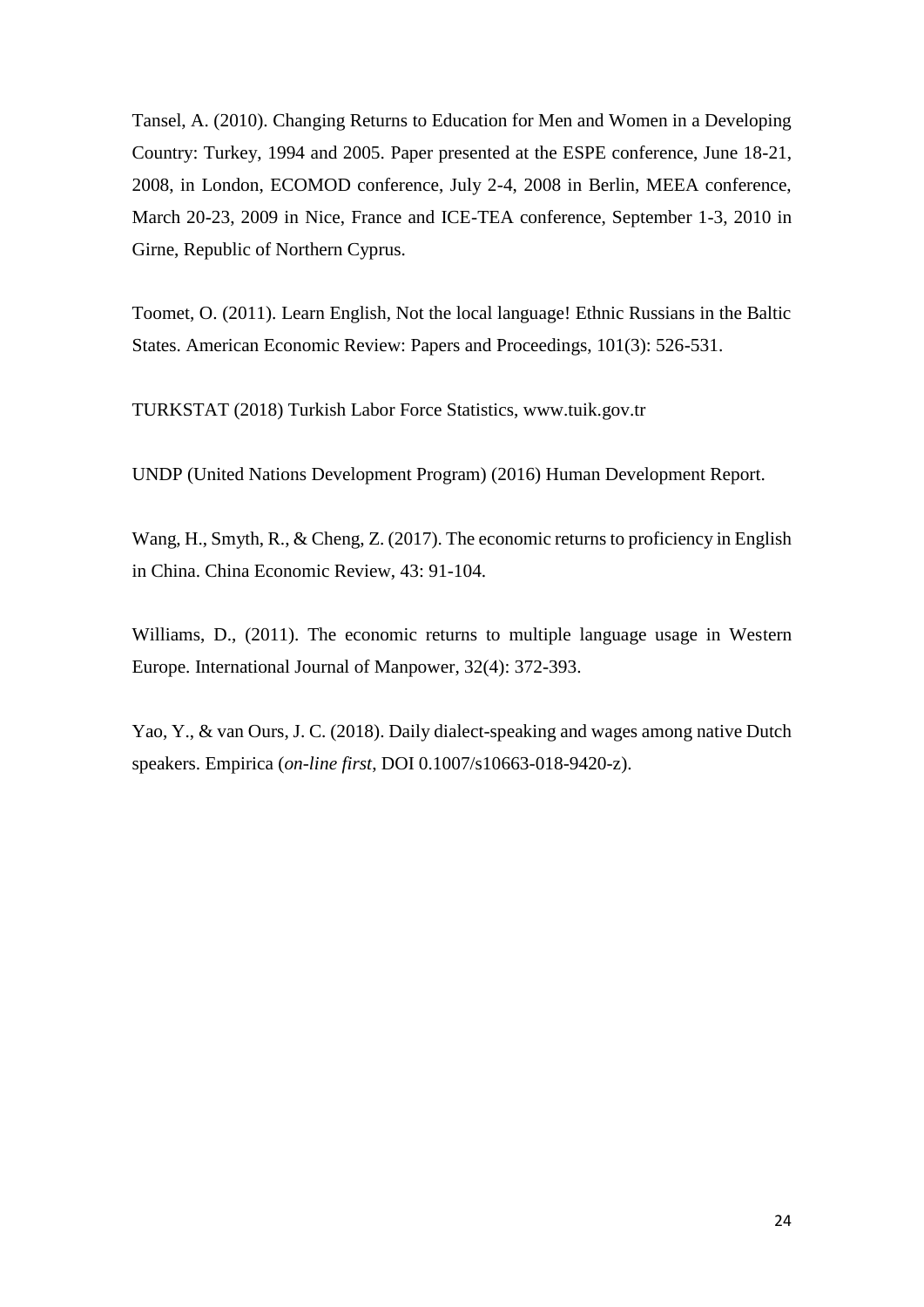# **Tables and Figures**



Figure 1: Kernel Density of logged earnings by skills in English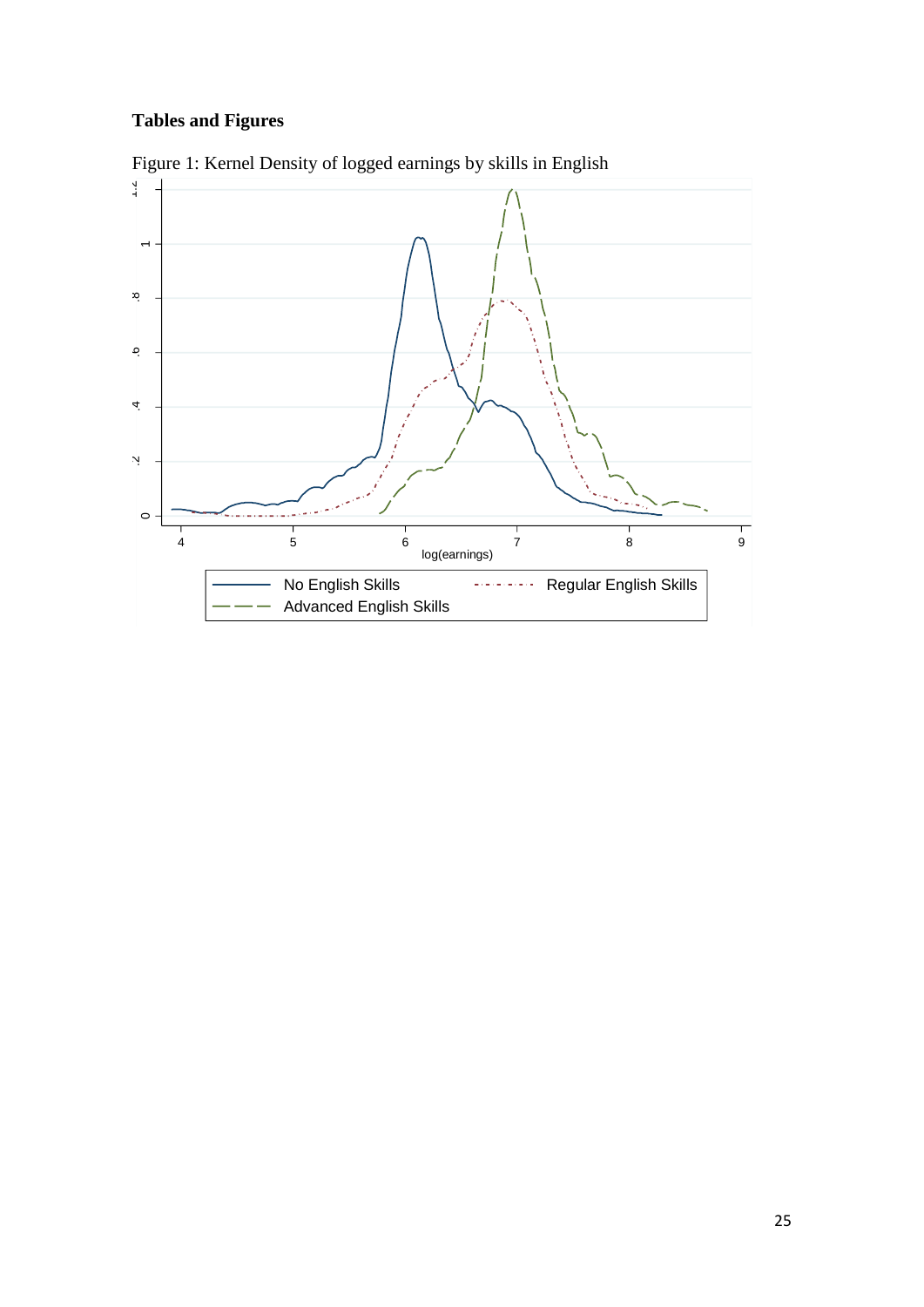|                                                     | wage earner |       | household work |       | unemployed |      | unpaid<br>family worker |       |
|-----------------------------------------------------|-------------|-------|----------------|-------|------------|------|-------------------------|-------|
| variable                                            | mean        | s.d.  | mean           | s.d.  | mean       | s.d. | mean                    | s.d.  |
| monthly earnings (TL)                               | 860.9       | 614.0 |                |       |            |      |                         |       |
| occupational status (ISEI)                          | 48.04       | 17.94 |                |       |            |      |                         |       |
| no skills in English                                | 0.53        | 0.50  | 0.93           | 0.26  | 0.52       | 0.50 | 0.96                    | 0.19  |
| basic skills in English                             | 0.21        | 0.41  | 0.05           | 0.23  | 0.20       | 0.40 | 0.03                    | 0.17  |
| advanced skills in English                          | 0.27        | 0.44  | 0.02           | 0.14  | 0.28       | 0.45 | 0.01                    | 0.09  |
| years of schooling                                  | 10.29       | 4.47  | 4.86           | 3.32  | 9.98       | 4.46 | 3.89                    | 2.93  |
| potential experience (age – years of schooling – 6) | 18.94       | 9.89  | 30.51          | 12.34 | 16.17      | 9.96 | 33.57                   | 12.20 |
| both parents with no education                      | 0.15        | 0.36  | 0.43           | 0.50  | 0.20       | 0.40 | 0.57                    | 0.50  |
| parents with primary education                      | 0.63        | 0.48  | 0.53           | 0.50  | 0.58       | 0.50 | 0.42                    | 0.49  |
| parents with secondary education                    | 0.12        | 0.32  | 0.03           | 0.16  | 0.16       | 0.36 | 0.00                    | 0.06  |
| parents with tertiary education                     | 0.11        | 0.31  | 0.01           | 0.11  | 0.07       | 0.26 | 0.01                    | 0.07  |
| urban area                                          | 0.86        | 0.34  | 0.72           | 0.45  | 0.84       | 0.36 | 0.13                    | 0.34  |
| never married                                       | 0.23        | 0.42  | 0.04           | 0.20  | 0.51       | 0.50 | 0.06                    | 0.24  |
| married                                             | 0.68        | 0.47  | 0.89           | 0.32  | 0.35       | 0.48 | 0.92                    | 0.27  |
| divorced                                            | 0.07        | 0.25  | 0.02           | 0.13  | 0.13       | 0.34 | 0.01                    | 0.08  |
| widowed                                             | 0.03        | 0.16  | 0.06           | 0.23  | 0.02       | 0.13 | 0.01                    | 0.11  |
| number of adults                                    | 2.51        | 1.07  | 2.67           | 1.14  | 3.08       | 1.33 | 3.11                    | 1.36  |
| number of children                                  | 0.69        | 0.90  | 1.12           | 1.33  | 0.41       | 0.68 | 1.05                    | 1.39  |
| % children 0-3                                      | 0.09        | 0.27  | 0.11           | 0.27  | 0.06       | 0.22 | 0.10                    | 0.26  |
| % children 4-5                                      | 0.07        | 0.23  | 0.08           | 0.22  | 0.03       | 0.15 | 0.06                    | 0.17  |
| % adults $> 65$                                     | 0.03        | 0.11  | 0.05           | 0.13  | 0.04       | 0.11 | 0.10                    | 0.17  |
| fixed-term contract                                 | 0.10        | 0.29  |                |       |            |      |                         |       |
| number of observations                              |             | 1674  |                | 10845 | 187        |      | 785                     |       |

Table 1: Descriptive Statistics by Labor Market Status

Note: the variable occupational status refers to the International Socio-Economic Index of occupational status (ISEI) proposed by Ganzeboom et al. (1992).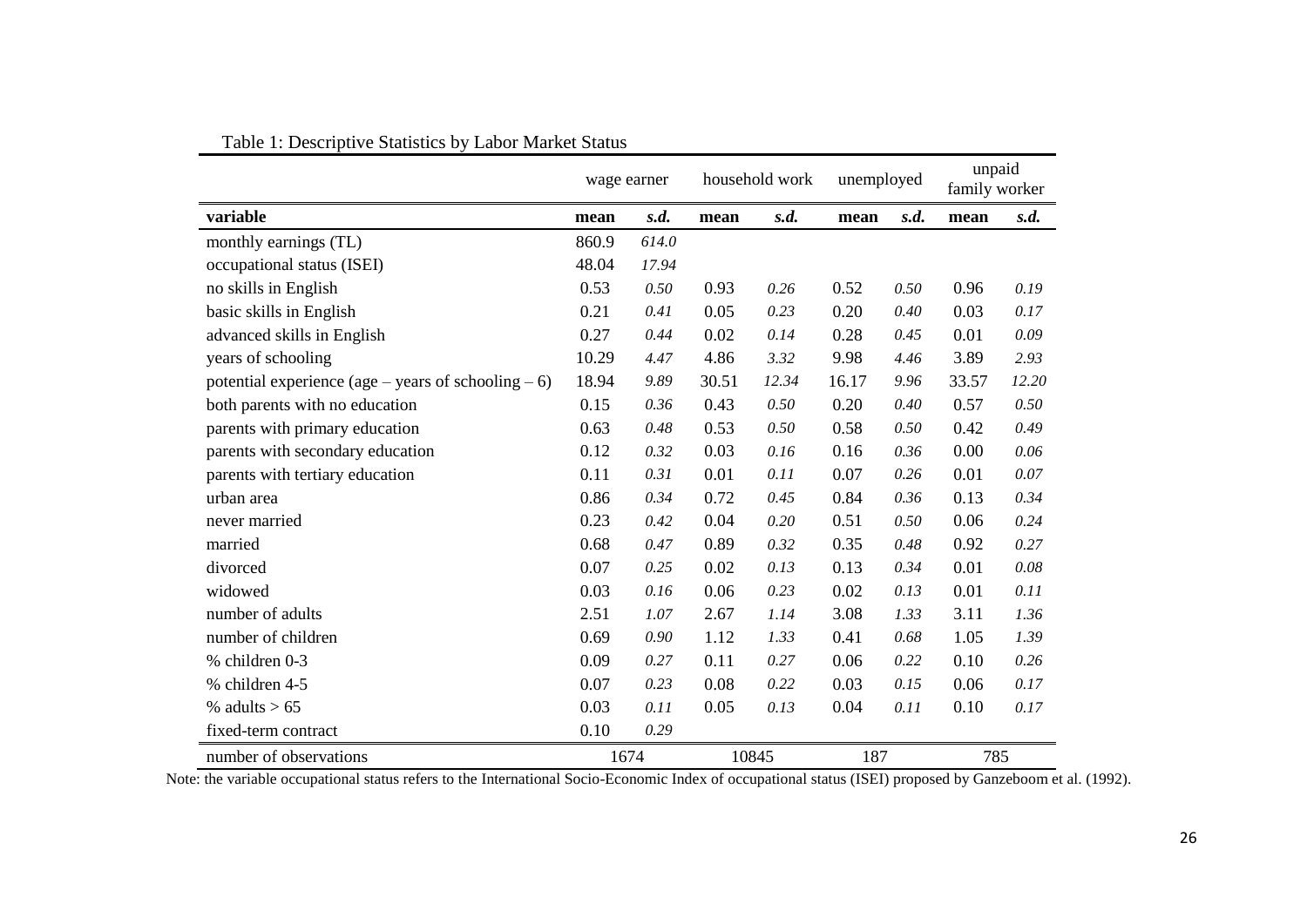| $14010 \, \text{\textdegree}$ . OLD IN $\mu$ USIVOID |                    |                    |                        | (4)                    |  |
|------------------------------------------------------|--------------------|--------------------|------------------------|------------------------|--|
|                                                      | (1)                | (2)                | (3)                    |                        |  |
| dependent variable:                                  | (log)<br>earnings  | (log)<br>earnings  | (log)<br>earnings      | occupational<br>status |  |
|                                                      | $5.065***$         | $4.929***$         | $5.834***$             | $10.973***$            |  |
| constant                                             | (0.072)            | (0.092)            | (0.110)                | (2.122)                |  |
|                                                      |                    |                    |                        |                        |  |
| no skills in English                                 |                    | reference category |                        |                        |  |
|                                                      |                    |                    |                        |                        |  |
| basic skills                                         | 0.054              | 0.052              | 0.030                  | $-0.452$               |  |
|                                                      | (0.035)            | (0.034)            | (0.030)                | (0.880)                |  |
| advanced skills                                      | $0.240***$         | $0.220***$         | $0.194***$             | $1.885***$             |  |
|                                                      | (0.035)            | (0.035)            | (0.033)                | (0.939)                |  |
| years of schooling                                   | $0.101***$         | $0.094***$         | $0.052***$             | $3.033***$             |  |
|                                                      | (0.004)            | (0.004)            | (0.005)                | (0.104)                |  |
| potential experience                                 | $0.032***$         | $0.027***$         | $0.023***$             | 0.035                  |  |
|                                                      | (0.005)            | (0.005)            | (0.005)                | (0.111)                |  |
| potential experience <sup>2</sup>                    | $-0.001***$        | $-0.000***$        | $-0.000***$            | 0.002                  |  |
|                                                      | (0.000)            | (0.000)            | (0.000)                | (0.002)                |  |
| both parents with no education                       |                    | reference category |                        |                        |  |
|                                                      |                    |                    |                        |                        |  |
| parents with primary education                       |                    | 0.020              | $-0.020$               | $1.673*$               |  |
|                                                      |                    | (0.039)            | (0.036)                | (0.870)                |  |
| parents with secondary education                     |                    | 0.056              | $-0.011$               | 3.483***               |  |
|                                                      |                    | (0.052)            | (0.049)                | (1.246)                |  |
| parents with tertiary education                      |                    | $0.118***$         | 0.041                  | $4.523***$             |  |
|                                                      |                    | (0.053)            | (0.051)                | (1.262)                |  |
| urban area                                           |                    | $0.271***$         | $0.149***$             | $2.721***$             |  |
|                                                      |                    | (0.039)            | (0.036)                | (0.836)                |  |
| never married                                        | reference category |                    |                        |                        |  |
|                                                      |                    |                    |                        |                        |  |
| married                                              |                    | $0.079**$          | $0.081***$             | 0.693                  |  |
|                                                      |                    | (0.033)            | (0.030)                | (0.808)                |  |
| divorced                                             |                    | 0.009              | 0.019                  | $-1.713$               |  |
|                                                      |                    | (0.063)            | (0.059)                |                        |  |
| widowed                                              |                    | 0.024              | 0.011                  | (1.386)<br>0.131       |  |
|                                                      |                    | (0.084)            | (0.078)                | (1.775)                |  |
| number of adults                                     |                    | $-0.017$           | $-0.017$               | $-0.260$               |  |
|                                                      |                    | (0.011)            | (0.011)                | (0.287)                |  |
| number of children                                   |                    | $-0.008$           | 0.015                  | $-0.089$               |  |
|                                                      |                    | (0.015)            |                        | (0.325)                |  |
| fixed-term contract                                  |                    |                    | (0.014)<br>$-0.438***$ |                        |  |
|                                                      |                    |                    | (0.066)                |                        |  |
|                                                      |                    |                    |                        |                        |  |
| occupation FEs                                       | no                 | n <sub>O</sub>     | yes                    | no                     |  |
| adjusted R-squared                                   | 0.475              | 0.497              | 0.599                  | 0.620                  |  |
| number of observations                               | 1644               | 1644               | 1644                   | 1644                   |  |

|  |  | Table 2: OLS Regressions |
|--|--|--------------------------|
|  |  |                          |

\*\*\*, \*\*, \* denote significance at the 1, 5 and 10 percent level. Robust standard errors in parentheses.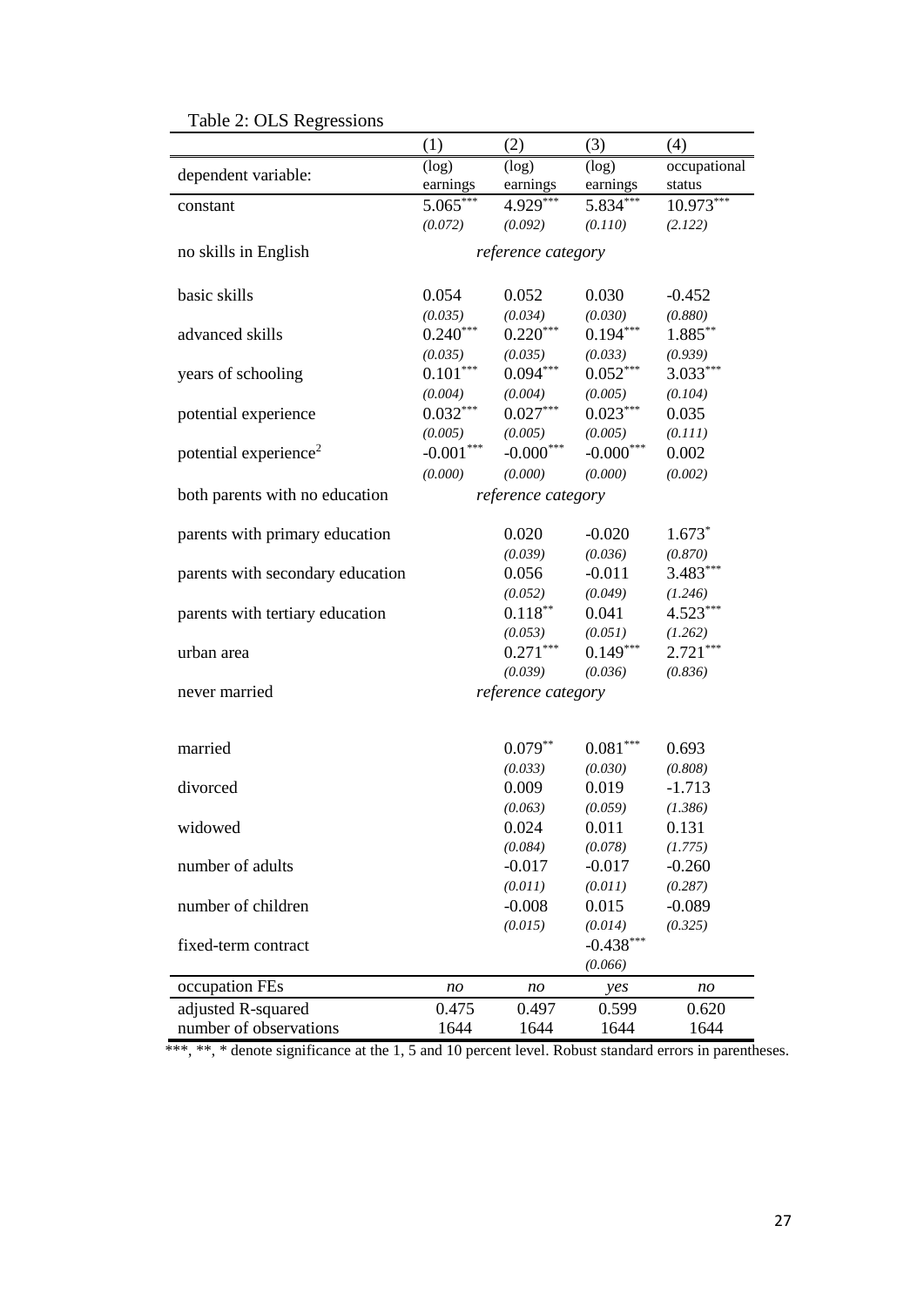|                                | (1)                              | (2)                      | (3)                                 | (4)                          |  |
|--------------------------------|----------------------------------|--------------------------|-------------------------------------|------------------------------|--|
|                                | ∆Pr(household<br>work)           | $\Delta Pr$ (unemployed) | $\Delta Pr$ (unpaid family<br>work) | $\Delta Pr(wage)$<br>earner) |  |
| no skills in English           | reference category               |                          |                                     |                              |  |
| basic skills                   | $-0.060***$                      | 0.003                    | $0.027**$                           | $0.029***$                   |  |
|                                | (0.016)                          | (0.003)                  | (0.014)                             | (0.009)                      |  |
| advanced skills                | $-0.161***$                      | $0.014***$               | 0.037                               | $0.109***$                   |  |
|                                | (0.026)                          | (0.006)                  | (0.025)                             | (0.016)                      |  |
| years of schooling             | $\textbf{-0.016}^{\ast\ast\ast}$ | 0.000                    | $-0.000$                            | $0.016***$                   |  |
|                                | (0.001)                          | (0.000)                  | (0.001)                             | (0.001)                      |  |
| potential experience           | $0.003***$                       | $-0.001***$              | 0.000                               | $-0.002***$                  |  |
|                                | (0.000)                          | (0.000)                  | (0.000)                             | (0.000)                      |  |
| both parents with no education |                                  |                          | reference category                  |                              |  |
| parents with primary educ.     | $0.015***$                       | $-0.006***$              | $-0.009**$                          | 0.000                        |  |
|                                | (0.007)                          | (0.003)                  | (0.004)                             | (0.006)                      |  |
| parents with secondary educ.   | $0.047***$                       | $-0.003$                 | $-0.049***$                         | 0.005                        |  |
|                                | (0.014)                          | (0.005)                  | (0.008)                             | (0.011)                      |  |
| parents with tertiary educ.    | 0.002                            | $-0.012***$              | $-0.007$                            | 0.017                        |  |
|                                | (0.025)                          | (0.004)                  | (0.022)                             | (0.015)                      |  |
| urban area                     | $0.102***$                       | 0.000                    | $-0.117***$                         | $0.016***$                   |  |
|                                | (0.007)                          | (0.002)                  | (0.004)                             | (0.006)                      |  |
| never married                  | reference category               |                          |                                     |                              |  |
| married                        | $0.122***$                       | $-0.035***$              | 0.009                               | $-0.096***$                  |  |
|                                | (0.016)                          | (0.007)                  | (0.008)                             | (0.013)                      |  |
| divorced                       | $-0.029$                         | 0.022                    | $-0.031**$                          | 0.037                        |  |
|                                | (0.028)                          | (0.014)                  | (0.012)                             | (0.024)                      |  |
| widowed                        | $0.120***$                       | $-0.030***$              | $-0.042***$                         | $-0.047**$                   |  |
|                                | (0.024)                          | (0.010)                  | (0.009)                             | (0.022)                      |  |
| number of children             | $-0.005*$                        | 0.001                    | $0.010***$                          | $-0.005***$                  |  |
|                                | (0.003)                          | (0.001)                  | (0.001)                             | (0.003)                      |  |
| number of adults               | $0.019***$                       | $-0.003**$               | $-0.005***$                         | $-0.011***$                  |  |
|                                | (0.004)                          | (0.001)                  | (0.002)                             | (0.003)                      |  |
| % children 0-3                 | $0.058***$                       | $-0.005$                 | $-0.001$                            | $-0.053***$                  |  |
|                                | (0.013)                          | (0.004)                  | (0.008)                             | (0.011)                      |  |
| % children 4-5                 | $0.049***$                       | $-0.009$                 | $-0.017*$                           | $-0.023**$                   |  |
|                                | (0.015)                          | (0.006)                  | (0.010)                             | (0.011)                      |  |
| % adults $> 65$                | $0.044*$                         | $-0.020**$               | $0.046***$                          | $-0.069***$                  |  |
|                                | (0.025)                          | (0.008)                  | (0.012)                             | (0.022)                      |  |
| number of observations         | 13491                            | 13491                    | 13491                               | 13491                        |  |

Table 3: multinomial probit model for labor market status (average marginal effects)

\*\*\*, \*\*, \* denote significance at the 1, 5 and 10 percent level. Robust standard errors in parentheses.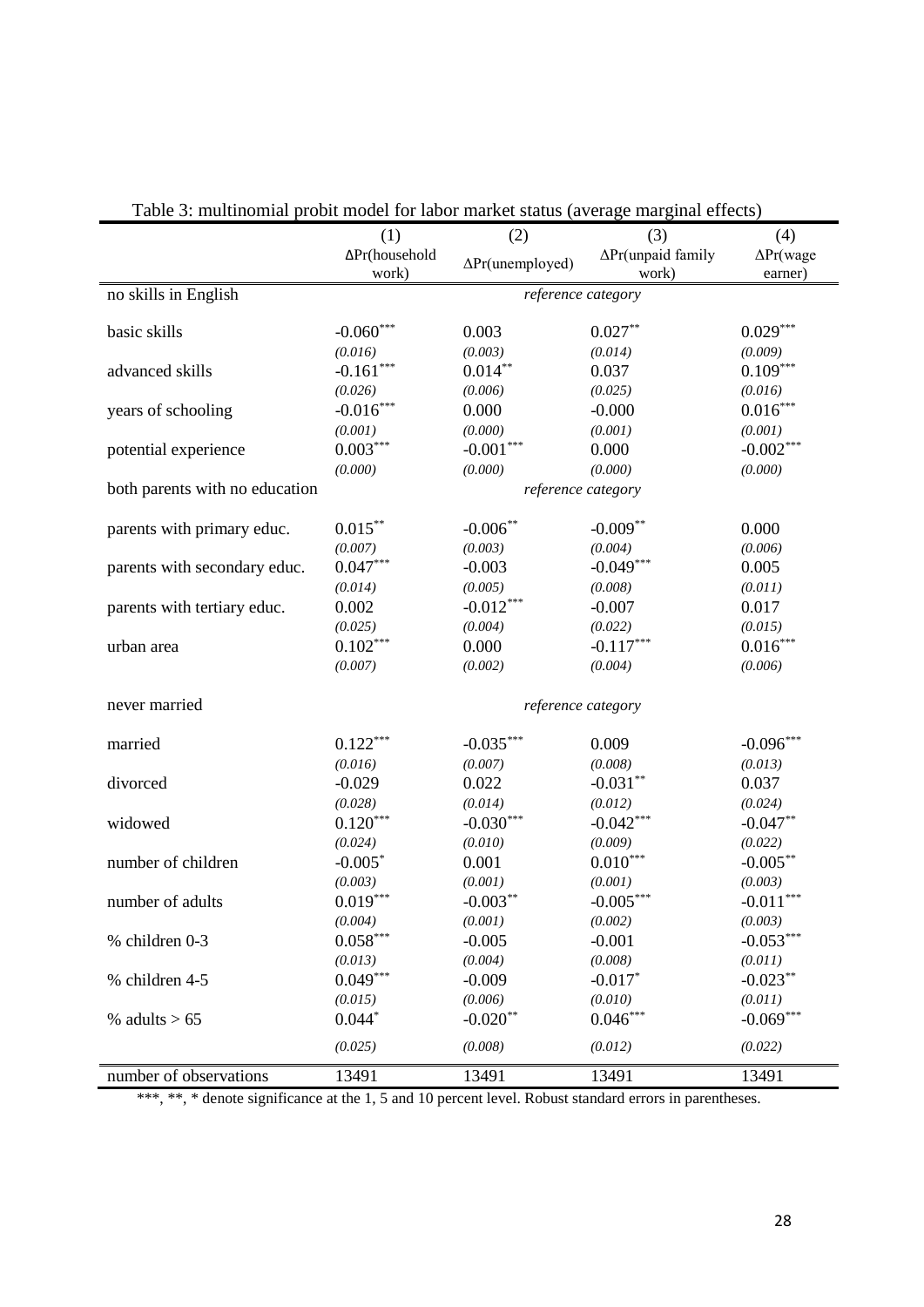|                                   | (1)                | (2)                | (3)          |  |
|-----------------------------------|--------------------|--------------------|--------------|--|
| dependent variable:               | (log)              | (log)              | occupational |  |
|                                   | earnings           | earnings           | status       |  |
| constant                          | $4.914***$         | $5.659***$         | $18.556***$  |  |
|                                   | (0.133)            | (0.158)            | (4.986)      |  |
| no skills in English              |                    | reference category |              |  |
| basic skills in English           | $0.070**$          | $0.055*$           | $-0.798$     |  |
|                                   | (0.035)            | (0.033)            | (0.968)      |  |
| advanced skills in English        | $0.267***$         | $0.251***$         | 1.085        |  |
|                                   | (0.043)            | (0.044)            | (1.292)      |  |
| years of schooling                | $0.099***$         | $0.062***$         | $2.749***$   |  |
|                                   | (0.006)            | (0.007)            | (0.229)      |  |
| potential experience              | $0.025***$         | $0.022***$         | $-0.090$     |  |
|                                   | (0.005)            | (0.005)            | (0.112)      |  |
| potential experience <sup>2</sup> | $-0.000***$        | $-0.000***$        | $0.005***$   |  |
|                                   | (0.000)            | (0.000)            | (0.003)      |  |
| both parents with no education    | reference category |                    |              |  |
| parents with primary education    | 0.010              | $-0.027$           | $1.604*$     |  |
|                                   | (0.038)            | (0.036)            | (0.856)      |  |
| parents with secondary education  | 0.055              | $-0.011$           | 3.409***     |  |
|                                   | (0.052)            | (0.049)            | (1.231)      |  |
| parents with tertiary education   | $0.093^*$          | 0.026              | 4.219***     |  |
|                                   | (0.053)            | (0.051)            | (1.265)      |  |
| urban area                        | $0.259***$         | $0.162***$         | $1.623*$     |  |
|                                   | (0.040)            | (0.035)            | (0.855)      |  |
| never married                     | reference category |                    |              |  |
| married                           | 0.004              | 0.003              | 1.441        |  |
|                                   | (0.039)            | (0.040)            | (1.099)      |  |
| divorced                          | 0.030              | 0.048              | $-2.151$     |  |
|                                   | (0.064)            | (0.060)            | (1.471)      |  |
| widowed                           | $-0.040$           | $-0.034$           | $-0.489$     |  |
|                                   | (0.084)            | (0.079)            | (1.834)      |  |
| number of adults                  | $-0.015$           | $-0.018*$          | $-0.074$     |  |
|                                   | (0.011)            | (0.011)            | (0.289)      |  |
| number of children                | $-0.021$           | $-0.003$           | 0.215        |  |
|                                   | (0.017)            | (0.017)            | (0.411)      |  |
| fixed-term contract               |                    | $-0.433***$        |              |  |
|                                   |                    | (0.065)            |              |  |
| occupation FEs                    | no                 | yes                | no           |  |
| $\sigma_{\text{eu2}}$             | $0.778***$         | $0.726***$         | 0.050        |  |
|                                   | (0.117)            | (0.156)            | (0.146)      |  |
|                                   |                    |                    |              |  |

Table 4: selectivity-corrected outcome(s) equations